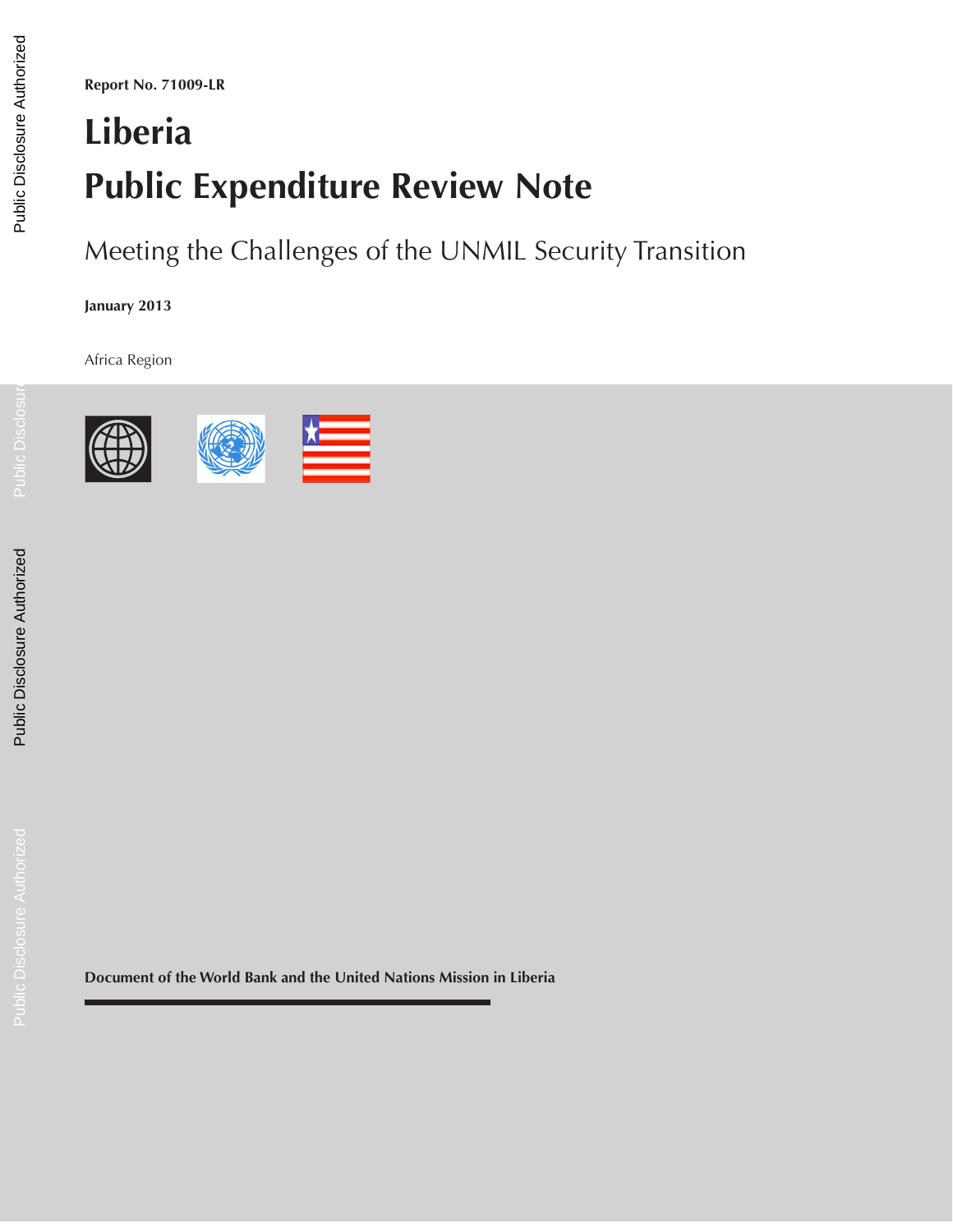# **GOVERNMENT FISCAL YEAR**

July  $1 -$  June 30

#### **CURRENCY EQUIVALENTS Currency Unit = Liberia Dollars (LD)**

US 1.00 = LD 73.00

(As of June, 2011)

#### **ABBREVIATIONS AND ACRONYMS**

| <b>ACPA</b>     | Accra Comprehensive Peace Agreement                                  | <b>MNS</b>                | Ministry of National Security                                                                        |
|-----------------|----------------------------------------------------------------------|---------------------------|------------------------------------------------------------------------------------------------------|
| AFL             | Armed Forces Of Liberia                                              | <b>MOF</b>                | Ministry of Finance                                                                                  |
| AfT             | Agenda for Transformation                                            | <b>MOJ</b>                | Ministry of Justice                                                                                  |
| AU              | Africa Union                                                         | <b>MTEF</b>               | Medium Term Expenditure Framework                                                                    |
| <b>BCE</b>      | Bureau of Customs and Excise                                         | <b>MRU</b>                | Manu River Union                                                                                     |
| <b>BCR</b>      | Bureau Of Correction and Rehabilitation                              | <b>NBI</b>                | National Bureau Of Investigation                                                                     |
| <b>BIN</b>      | Bureau Of Immigration & Naturalization                               | <b>NFS</b>                | National Fire Service                                                                                |
| <b>CBL</b>      | Central Bank Of Liberia                                              | <b>NPTA</b>               | National Police Training Academy                                                                     |
| <b>CRJ</b>      | Canadair Regional Jet                                                | <b>NSA</b>                | National Security Agency                                                                             |
| CSCs            | <b>County Security Councils</b>                                      | <b>NSC</b>                | National Security Council                                                                            |
| CSOs            | Civil Society Organizations                                          | <b>NTGL</b>               | National Transitional Government of<br>Liberia                                                       |
| <b>DEA</b>      | Drug Enforcement Agency                                              | <b>OECD</b><br><b>DAC</b> | Organization of Economic Cooperation<br>and Development - Development<br><b>Assistance Committee</b> |
| <b>DPKO</b>     | Department of Peace Keeping Operation                                | <b>OOL</b>                | <b>Operation Onward Liberty</b>                                                                      |
| <b>DSCs</b>     | <b>District Security Councils</b>                                    | PBF                       | Peace Building Fund                                                                                  |
| <b>ECOWAS</b>   | Economic Community of West African<br><b>States</b>                  | <b>PER</b>                | Public Expenditure Review                                                                            |
| <b>ERU</b>      | <b>Emergency Response Unit</b>                                       | <b>PRS</b>                | <b>Poverty Reduction Strategy</b>                                                                    |
| <b>FPU</b>      | Formed Police Unit                                                   | <b>PSU</b>                | Police Support Unit                                                                                  |
| <b>GDP</b>      | <b>Gross Domestic Product</b>                                        | <b>SOP</b>                | <b>Standard Operating Procedures</b>                                                                 |
| GOL             | Government Of Liberia                                                | <b>SRSG</b>               | Special Representative of Security General                                                           |
| <b>HIV/AIDS</b> | Human Immunodeficiency Virus/<br>Acquired Immune Deficiency Syndrome | <b>SPA</b>                | Spriggs Payne Airport                                                                                |
| <b>HRC</b>      | Human Right Commission                                               | <b>SSR</b>                | Security Sector Reform                                                                               |
| <b>IMF</b>      | <b>International Monetary Fund</b>                                   | <b>SSS</b>                | <b>Special Security Services</b>                                                                     |
| <b>JSC</b>      | Joint Steering Committee                                             | <b>TAM</b>                | <b>Technical Assistance Mission</b>                                                                  |
| <b>JSJP</b>     | Justice and Security Joint Program                                   | <b>IN</b>                 | <b>United Nations</b>                                                                                |
| <b>LCG</b>      | Liberian Coast Guard                                                 | <b>UNMIL</b>              | United Nations Mission In Liberia                                                                    |
| <b>LNP</b>      | Liberia National Police                                              | <b>UNSC</b>               | United Nations Security Council                                                                      |
| <b>MND</b>      | Ministry of National Defense                                         | <b>VIPs</b>               | Very Important Persons                                                                               |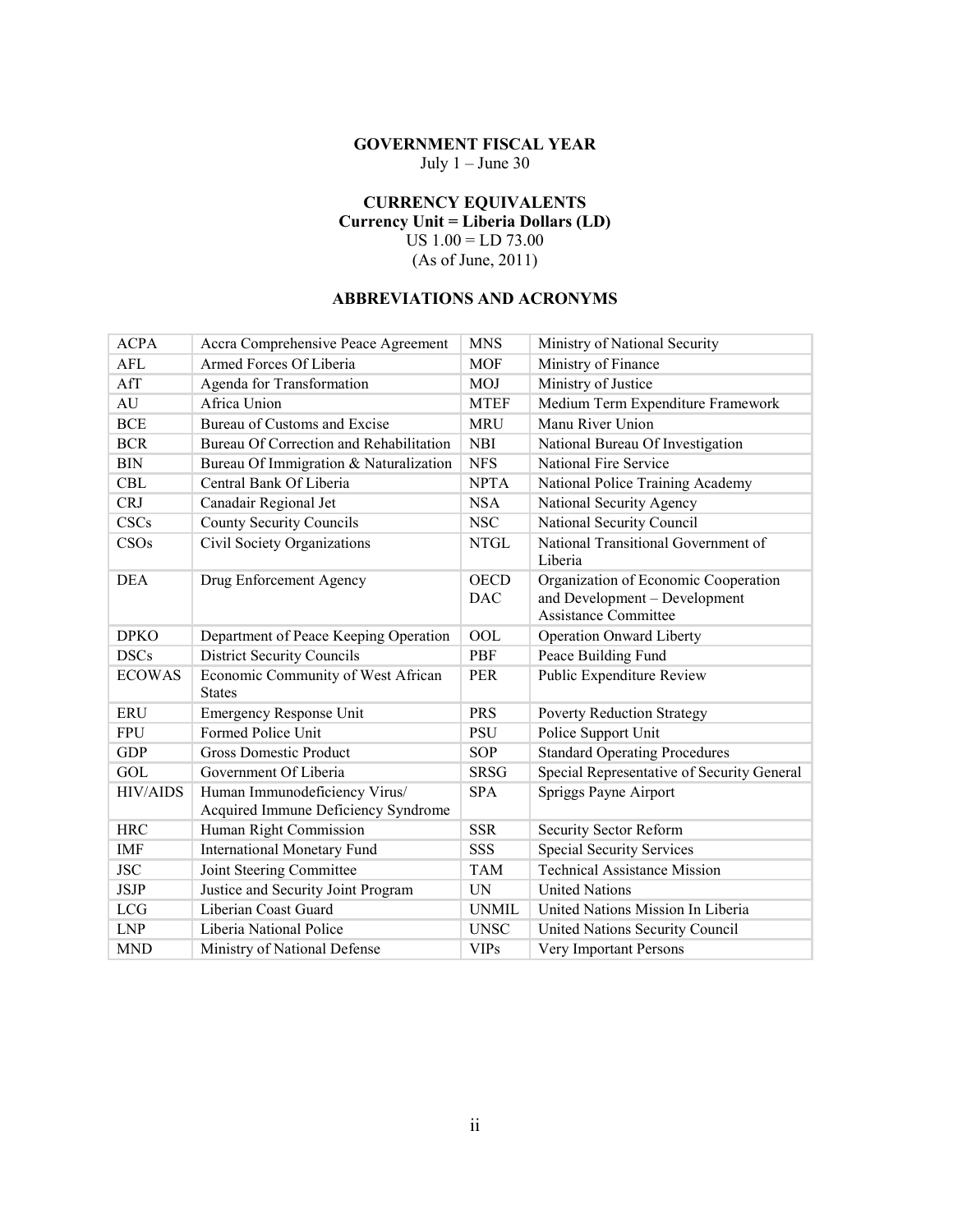# **LIBERIA Public Expenditure Review Note**

# Meeting the Challenges of the UNMIL Security Transition

# **Table of Contents**

| I.          |             |  |
|-------------|-------------|--|
| II.         |             |  |
|             |             |  |
|             |             |  |
|             |             |  |
| III.        |             |  |
|             |             |  |
|             |             |  |
|             |             |  |
| IV.         |             |  |
|             | A.          |  |
|             |             |  |
|             | $C_{\cdot}$ |  |
| $V_{\cdot}$ |             |  |
|             |             |  |
|             |             |  |
| VI.         |             |  |
|             |             |  |
|             |             |  |
|             |             |  |
|             |             |  |
|             |             |  |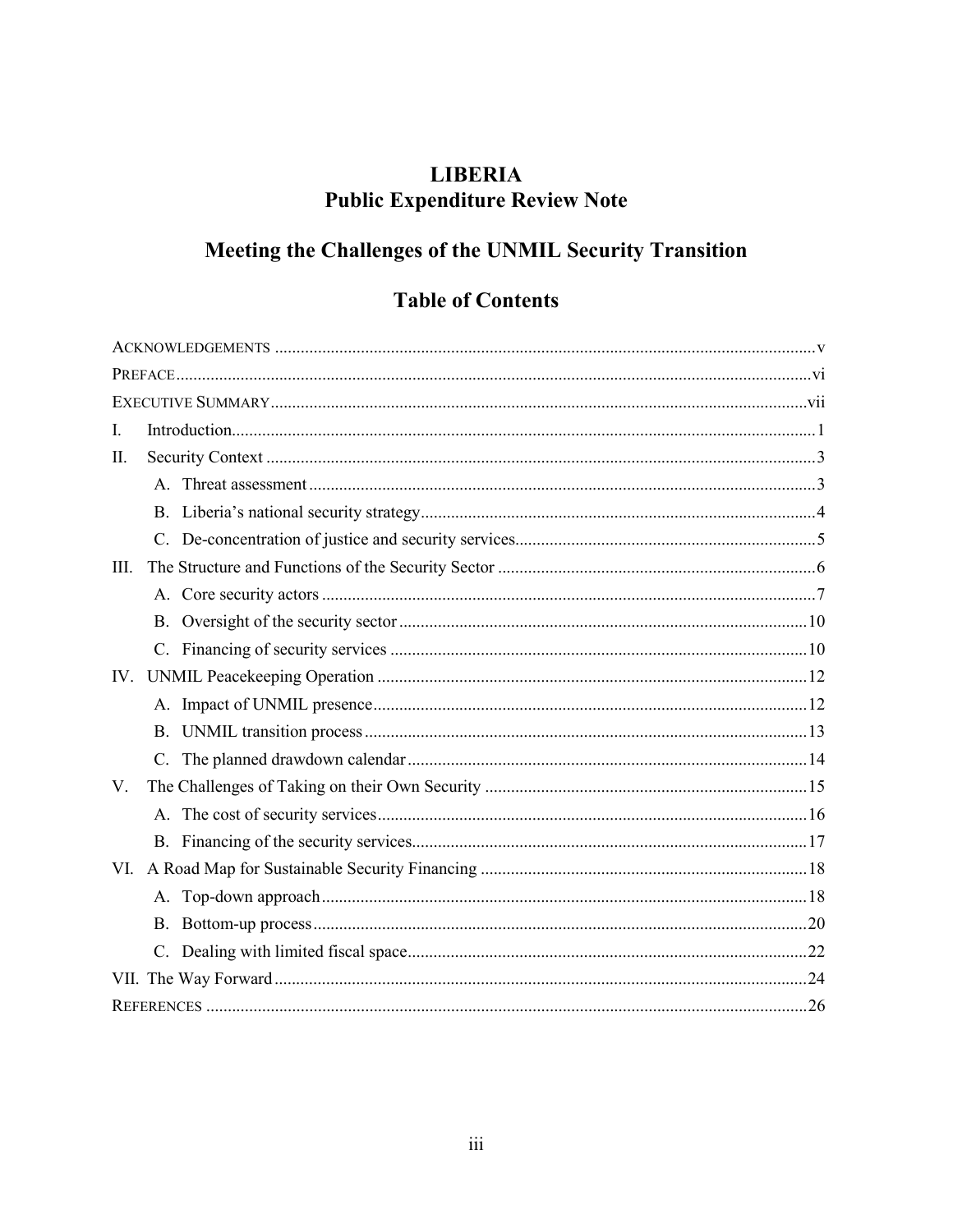| <b>Figures:</b> |  |
|-----------------|--|
|                 |  |
|                 |  |
| <b>Boxes:</b>   |  |
|                 |  |
|                 |  |
| <b>Tables</b>   |  |
|                 |  |
|                 |  |
|                 |  |
|                 |  |
|                 |  |
|                 |  |
|                 |  |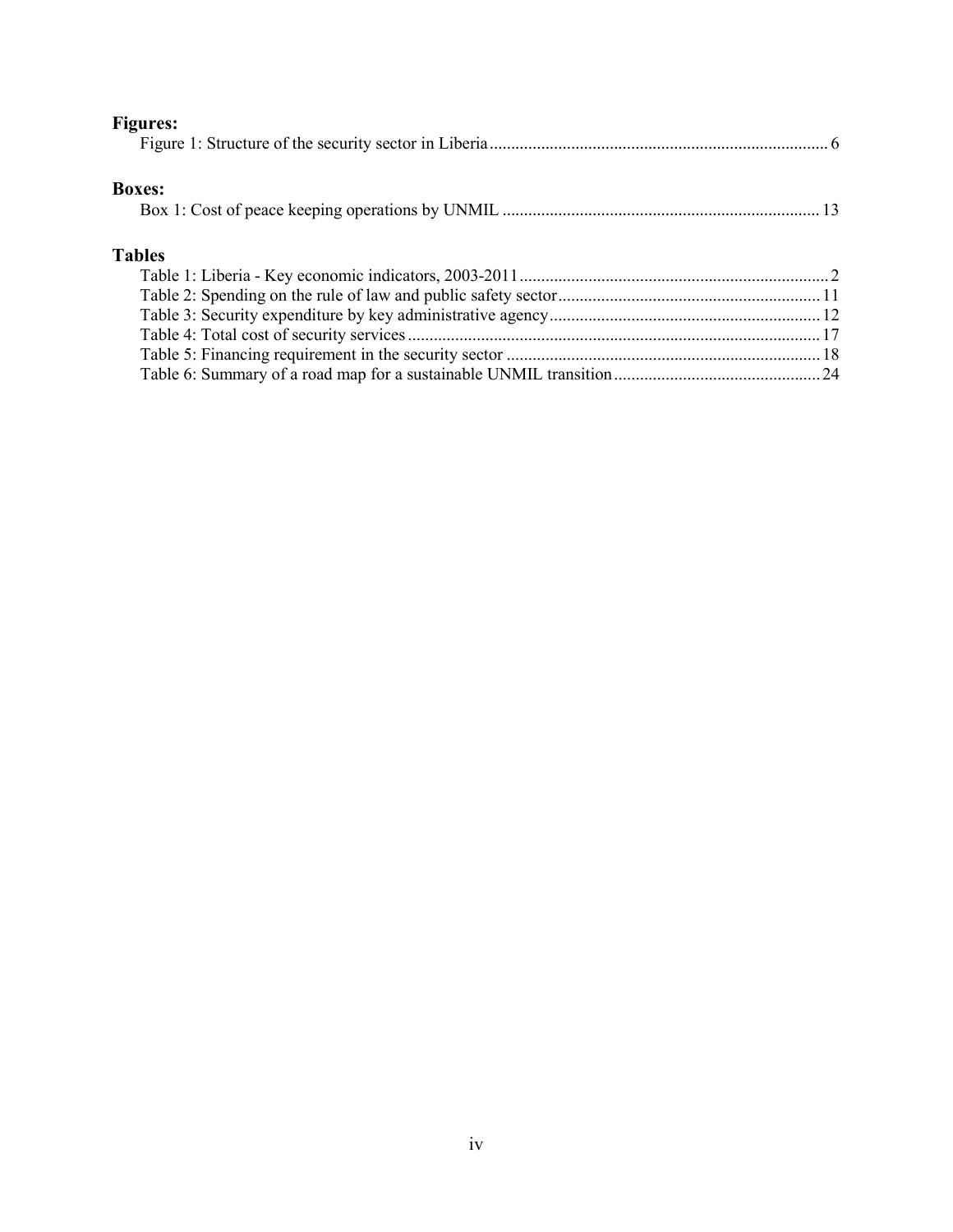#### **ACKNOWLEDGEMENTS**

This Public Expenditure Note for the security sector is a collaborative effort of the World Bank and United Nations Mission in Liberia (UNMIL). The team was led by Jariya Hoffman (Senior Economist, World Bank) and Rory Keane (Security Sector Reform Advisor, UNMIL) and joined by Errol Graham and Daniel Boakye (World Bank), Thorodd Ommundsen (SSR Unit, DPKO) and Catherine Barley (UNMIL). Ellen Loej (United Nations Special Representative of the Secretary General, Liberia) and Miria Pigato (Sector Manager, AFTP4) provided overall leadership and guidance to the team. The note is based on a background paper entitled "Public Expenditure and Needs Assessment Review of the Security Sector," prepared in December 2011 by consulting firm Geopolicity Inc.

The preparation for this Note involved extensive discussions with ministers, legislators, senior officials, key development partners, the United Nations family and civil society organizations, for which the team is most grateful. The team is particularly thankful for the support received by the Liberian government, including the Hon. Augustine Ngafuan (Minister of Finance - former), Hon. Brownie Samukai (Minister of National Defense), and Hon. Christiana Tah (Minister of Justice). At the Ministry of Finance, the Hon. Francis Karpeh (Deputy Minister) and Bernard Japah (PFM Reform Coordinator) were instrumental in coordinating with other ministries and agencies in the security. The team is thankful for the support provided by Deputy Minister of Planning, Hon. Sebastien Muah and the insights to security sector reform provided by the Hon. John A. Ballout (Senior Senator Maryland County, (former) Head of the Senate Committee on Security, Defense, Intelligence and Veteran Affairs) and Hon. Saah Gbollie (Former Head of the Security Committee in the House of Representatives). The study benefitted greatly from the close coordination with and advice from international development partners that play important roles in the security sector and various UN actors and organizations. Comments and macroeconomic inputs received from the IMF team for Liberia led by Chris Lane are very much appreciated.

World Bank, UNMIL and UNDP colleagues also deserve mention for their support for this project and for encouraging the team to look towards practical solutions and pragmatic recommendations, rather than simply describing the problems. UNDP County Director Dominic Sam deserves special mention for originally pushing the idea of a financial review of the security sector. The peer reviewers for this study also deserve special mention. Specifically, the team would like to acknowledge the valuable advice and guidance received from Renata Dwan, (United Nations Civilian Capacity Review), Mary Morrison (UN-World Bank Liaison); Madalene O'Donnell (United Nations, Policy, Evaluation and Training); Adedeji Ebo (DPKO Chief, SSR Unit); Andrei Shkourko, (DPKO, IOT Liberia); Tammi Sharpe, (PBSO); Bernard Harborne and Adrian Fozzard (World Bank); and Nicole Ball (Center for International Cooperation).

Finally, this Public Expenditure Review Note could not have been completed without innovative leadership within UNMIL and the World Bank and the financial support received from the UN-World Bank Partnership Trust Fund, which was generously facilitated by Mary Morrison (UN-World Bank Liaison).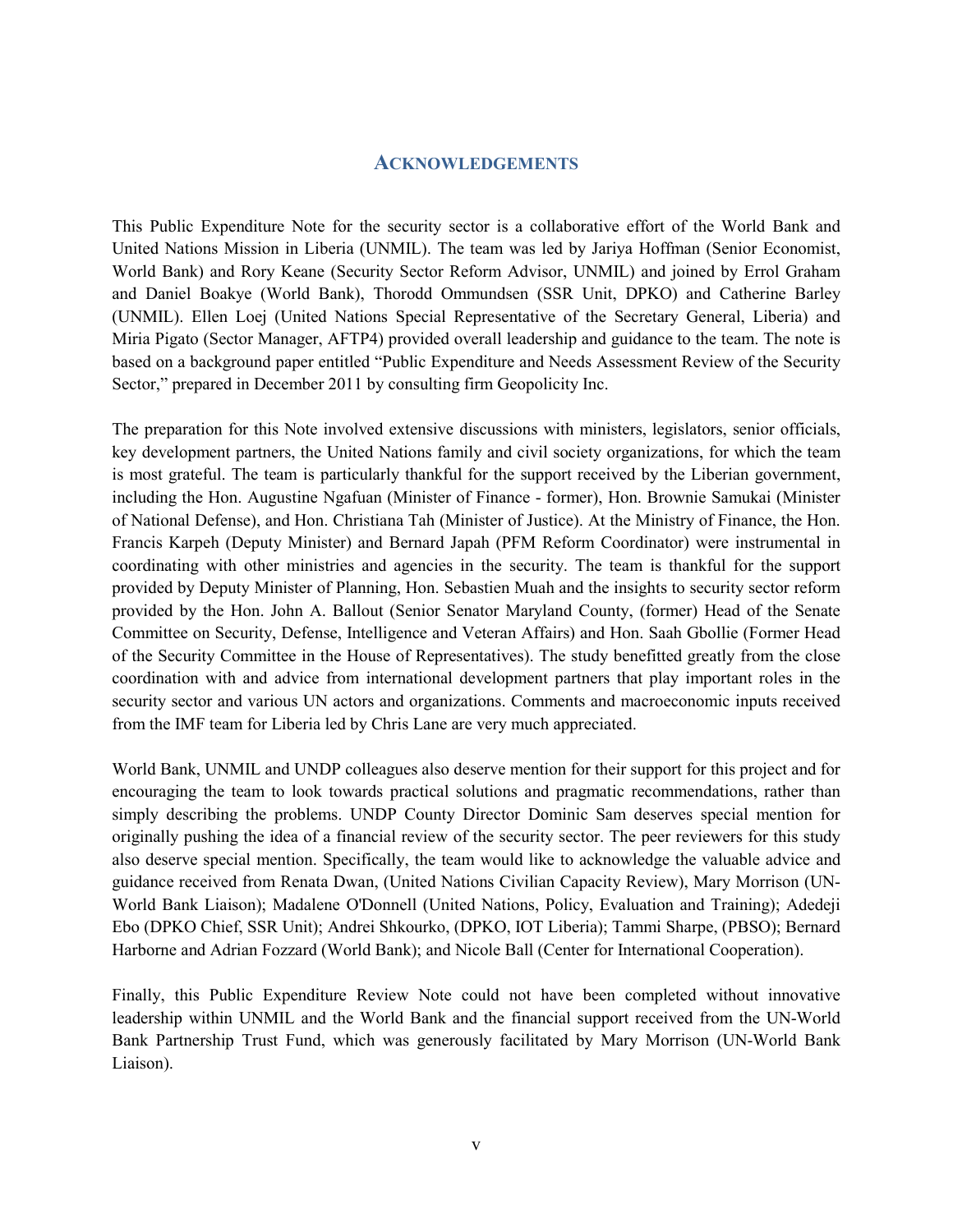#### **PREFACE**

This note is path breaking. It is the first example of a UN peacekeeping mission and the World Bank coming together to work on a Public Expenditure Review (PER) of a country's security sector. The note is recognition by both institutions that business as usual is not an option as security sector development is critical to sustainable development in post conflict and fragile states and that sustainable budgetary and predictable resource flows are critical to security. This work has been financially supported by the recently created UN Partnership Trust Fund (financed by Switzerland) and builds on one of the key recommendations outlined in the World Bank's 2011 World Development Report, where more cooperation between the UN and World Bank on key issues, such as PERs, is recommended.

It should be noted that all information/ data associated with military expenditures is based on expenditure and security data provided by the Ministry of Finance, and other security agencies, namely Ministry of Justice and Ministry of Defense. The findings and analysis of this PER Note benefit from a strong collaboration between UNMIL and the World Bank based on their respective core expertise and in close consultation with the Government of Liberia. UNMIL is responsible for the analysis and quality assurance of the security related issues including risks and threats, the Liberian security institutions and structure, their strengths and weaknesses as well as security needs and basic functions to be carried out by the Liberian security agencies. The World Bank is responsible for the analysis and quality assurance of public expenditure management and issues in the security sector, the estimated cost of a basic security package, fiscal space and financing gap in the context of a medium-term expenditure framework (MTEF) based on inputs from UNMIL.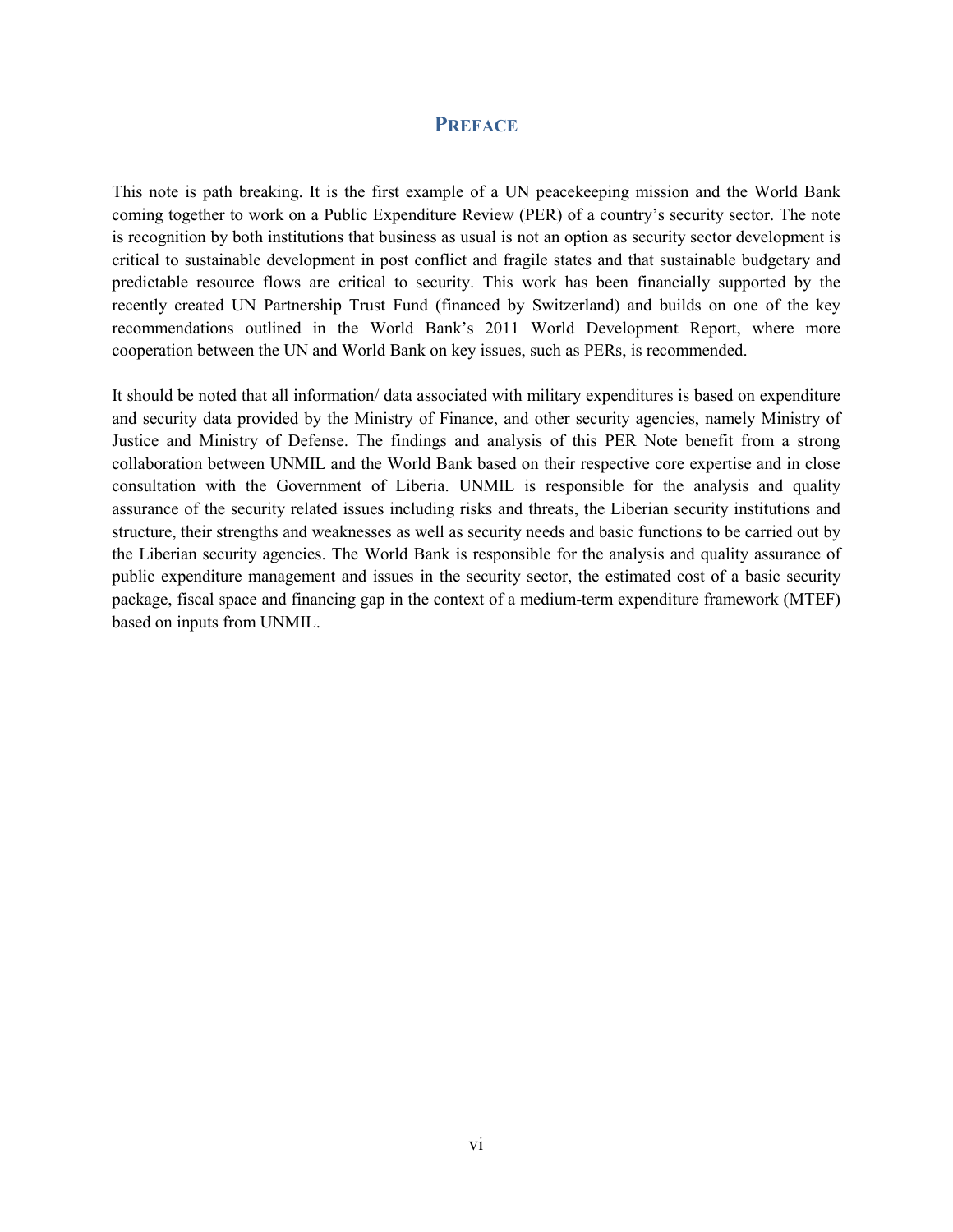#### **EXECUTIVE SUMMARY**

Nine years after the end of the civil war in 2003, Liberia has made significant progress in restoring its physical infrastructure, economy, and institutions. Continued peace, enhanced security and political stability have all been instrumental in building the foundations for successful reconstruction. The extent of the positive contribution made by the presence of the United Nations Mission in Liberia (UNMIL) during these past years in helping Liberia achieve its turn-around was (and continues to be) significant. So, too, have been the ongoing reforms designed to strengthen the country's security institutions, the aim of which are to improve operational effectiveness. Combined, these efforts aim to provide an enabling environment for investment, growth and employment so Liberia can solidify and accelerate its development agenda.

Despite the progress achieved thus far, peace and security remain fragile. Stability is at risk of being undermined by internal disturbances set off by conflict, disputes over land, and high unemployment especially among the youth. Liberia is also vulnerable to political tensions and insecurity spilling over from neighboring countries (Cote d'Ivoire, Guinea and Sierra Leone) due to its highly porous borders and limited state security presence in these areas. Whatever the trigger, the potential for disorder to escalate into large-scale violent confrontations is real. Given that the country's security sector capacity remains weak – due to inadequate training, limited logistics and communications equipment, and poor incentives – there is concern that the response capability of the security agencies, especially the Liberia National Police, is inadequate to meet the challenge, which could ultimately put the gains achieved to date at risk.

In 2006, the UN Security Council authorized a phased, gradual consolidation, drawdown and withdrawal of UNMIL's troop contingent as the situation permitted and without compromising the security of Liberia. The process, however, was put on hold to provide full support for the 2011 national elections, which took place without serious incident. With the inauguration of the new government complete, the drawdown has now taken on new momentum. As part of the withdrawal plan, key operations (but not all) currently handled by UNMIL are slated to be transferred to the national authorities. The measured handover of security functions should provide an adequate window of opportunity to scale up the capacity Liberian counterparts, primarily the police (LNP) and immigration (BIN) forces.

However, the transition of UNMIL personnel and equipment, expected to begin in 2012, is imposing a clear and pressing challenge for the government. At issue is the ability of and speed at which national security agencies can take on the functions currently being performed by UNMIL in an environment of competing development needs with limited fiscal space. The transition is also constrained by low public confidence in the Liberian security apparatus, which is due in part to weak professional integrity and corruption.

Given these challenges and the importance of ensuring a smooth transition, the government is encouraged to adopt a strategic approach such that the sustainability of security financing is ensured. It is clear that the government will not be able to absorb the full anticipated cost of security operations expected to be transferred from UNMIL. This Note, therefore, suggests that the government embrace the recently introduced medium-term expenditure framework (MTEF) that emphasizes a strategic focus on the security sector from the top-down and prioritizes realistic costing from the bottom up. Such an approach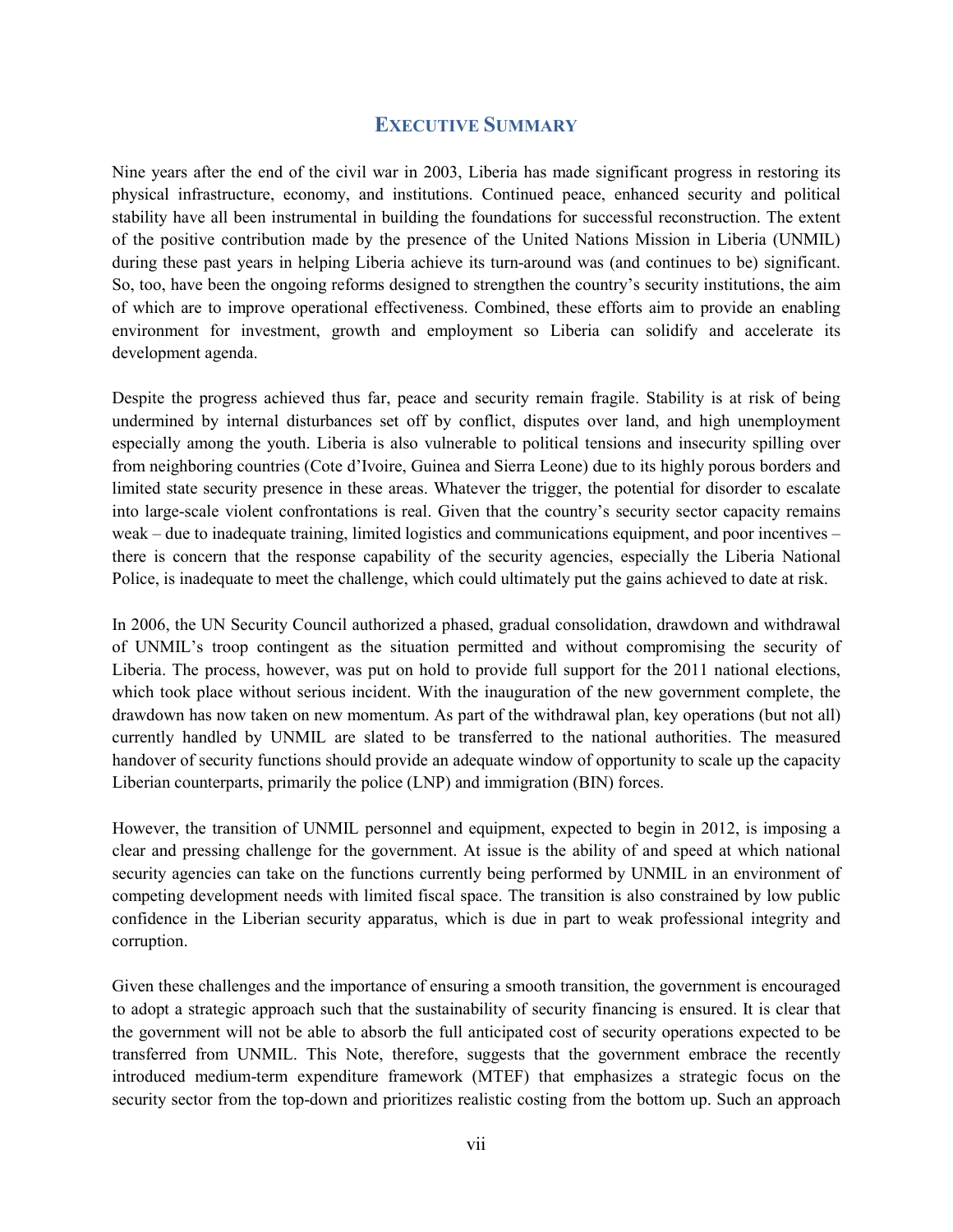calls for prioritization of the transferred security functions based on a national strategic policy that accounts for a limited resource envelope. The process calls for the proactive role of the National Security Council (NSC) in making strategic security policy and setting a complementary resource envelope in close coordination with the Ministry of Finance and Economic Planning and other relevant security agencies. In the meantime, the deepening of reform throughout the security sector should be encouraged to improve coordination, financial accountability and oversight, all of which will go a long way in reducing the cost and improving the effectiveness of security operations during a critical period of the country's efforts to transform the economy to middle income status by 2030.

Going forward, the note recommends that individual security agencies revise their own strategic plans to ensure consistency with the security sector's strategic objectives and that address the challenges associated with the UNMIL transition. The plans should be costed and prioritized, and take into account a realistic assessment of the available resource envelope and capacity of the security sector. In this context, the NSC could play a proactive role in setting a top-down priority for the whole security sector. Over the medium-term, the Note suggests that the security agencies focus on improving efficiency of the delivery of security services, both ongoing (to reduce operating cost) and new associated with the UNMIL transition. This could be achieved through: (a) rationalizing BIN and BCR operations, effective management of security assets (vehicles and buildings), sharing infrastructure among key security agencies, and improving efficiency of operations of regional security hubs to reduce operating costs; (b) strengthening public sector management in the security sector through implementing functional reviews to consolidate functions and eliminate redundancies; (c) improving human resource management (pay, grading structure, and training opportunities) as well as enhancing the professional integrity of security personnel (disciplinary actions and sanctions); and (d) strengthening public financial management in the security sector.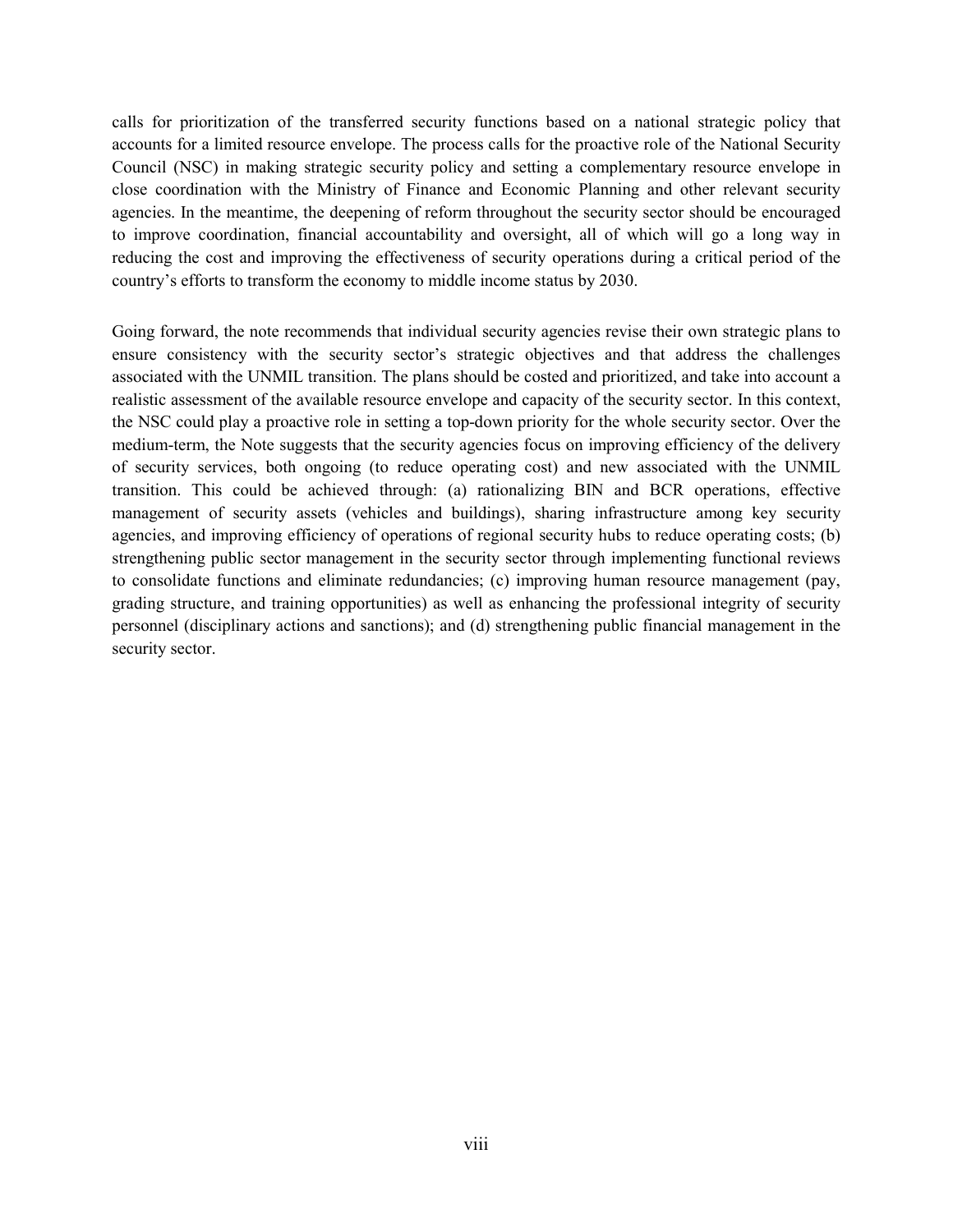#### **LIBERIA**

# **Public Expenditure Review Note**

# **Meeting the Challenges of the UNMIL Security Transition**

#### **I. Introduction**

1. **A history of poor governance culminated in nearly fifteen years (1989-2003) of brutal conflict that destroyed lives, key institutions and infrastructure, and brought the Liberian economy to a halt.** The origins of the conflict were rooted in the marginalization and/or exclusion over many years of a large part of the Liberian population from political power and the economic wealth flowing from the country's substantial natural resources. As social discontent deepened and with few apparent options for redress, the country ultimately erupted into brutal civil war in 1989. The conflict left a disastrous toll on the nation: it led to the deaths of an estimated 270,000 Liberians, made the delivery of education and health services nearly impossible, and severely destroyed the country's public and private infrastructure (roads, railroads, electricity generation and transmission, potable water and sewage facilities). The 1995 peace agreement, which led to the election in 1997 of one of the warlords, Charles Taylor, as president, did not hold. Two years later, fighting broke out again and only worsened an already struggling economy. This state of affairs was to continue for another next 6 years.

2. **The 2003 Accra Comprehensive Peace Accords (ACPA) marked the beginning of a new era for Liberia.** Following the signing of the accords in August, 2003, a two-year National Transitional Government of Liberia (NTGL), headed by Charles Gyude Bryant, was established to ensure the implementation of the ACPA and carry out normal government functions including economic management, delivery of public services in education, health, infrastructure, etc. The United Nations Mission in Liberia (UNMIL) was established with a stabilization force consisting of 15,000 United Nations military personnel, including up to 250 military observers and 160 staff officers, and up to 1,115 UN police officers and units. The force was deployed to assist in the maintenance of law and order throughout the country, and a civilian component was established to support the implementation of the ceasefire agreement and peace process. This time, now exhausted by war and after having found so elusive a quick return to peace and stability, the country embraced the opportunity to rebuild with the support of the international community. Peace and security were enhanced as combatants were disarmed and demobilized. However, reintegration into society was (and continues to be) difficult given the limited economic opportunities and lack of adequate and ongoing counseling services. The gradual return of security eventually led to the free and fair legislative and presidential elections of November 2005, which resulted in the inauguration of Africa's first democratically elected female president. Although the president's party failed to win a majority in parliament, the result of active exchanges with the opposition and civil society soon led to support and enactment of a number of reforms on a variety of fronts.

3. **The new government articulated a broad vision of a peaceful, secure, and prosperous Liberia as described in** *Lift Liberia***—the country's first poverty reduction strategy (PRS-1, 2008-**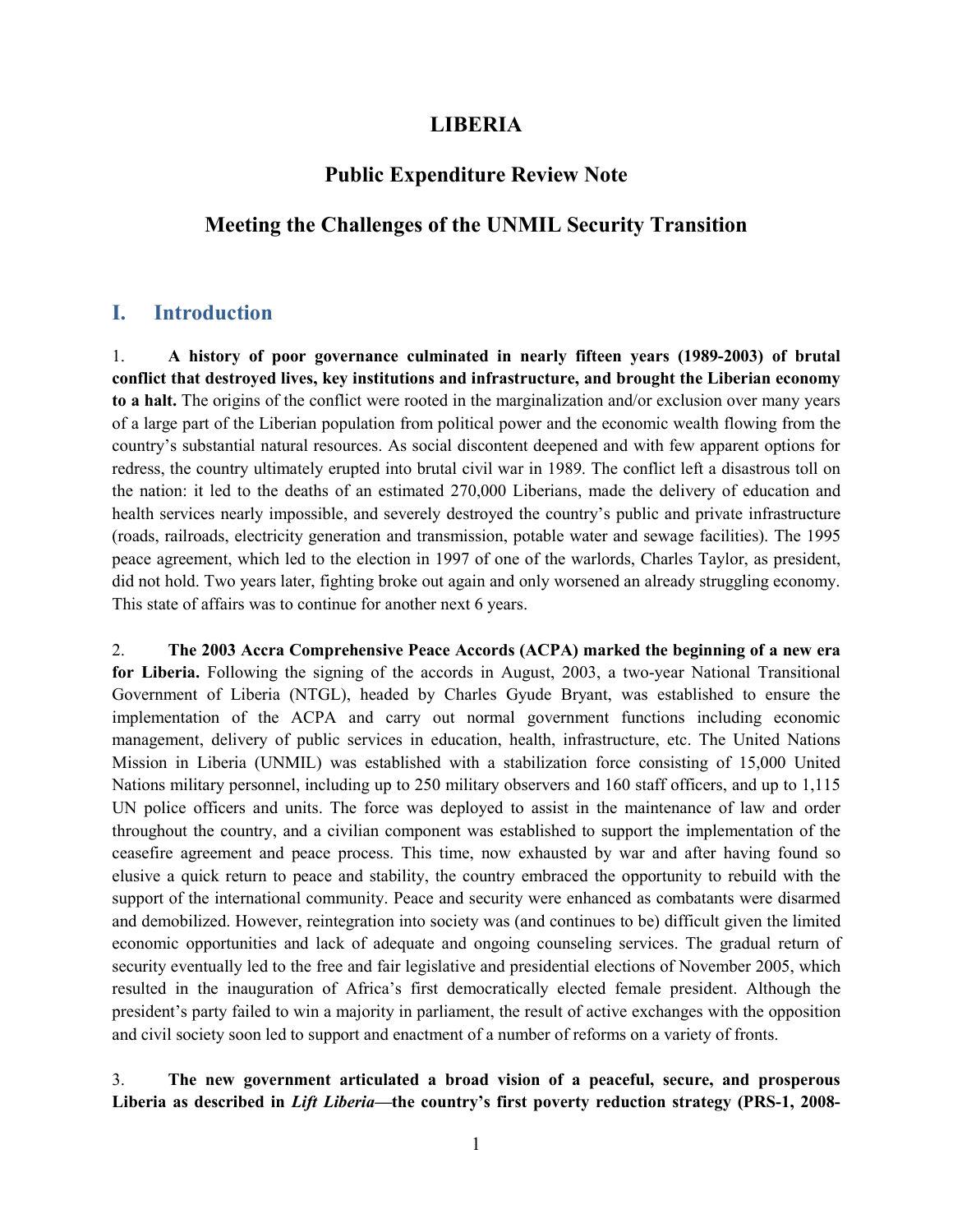**2011).** During this period, Liberia made good progress as the economy recovered and growth was sustained, especially in the urban areas. This was supported by macroeconomic stability characterized by low inflation, essentially balanced budgets, and a significant reduction in external debt as well as significant inflows of foreign direct investment to the agriculture and mining sectors. The financial sector expanded in size and in the range of services offered, and banks' balance sheets improved. Rebuilding of physical infrastructure began, and coverage of health and education services expanded by most measures.<sup>1</sup> Some aspects of governance improved and instances of poverty declined (Table 1).

|                                        | 2005     | 2006     | 2007      | 2008      | 2009     | 2010     | 2011     |
|----------------------------------------|----------|----------|-----------|-----------|----------|----------|----------|
| Real GDP growth $(\%)$                 | 5.6%     | $7.9\%$  | 12.7%     | 7.8%      | 6.2%     | $6.1\%$  | 8.1%     |
| Inflation (annual average)             | $6.9\%$  | 7.2%     | 13.7%     | 17.5%     | 7.4%     | 7.3%     | 8.5%     |
| Fiscal Account (Percent of GDP)        |          |          |           |           |          |          |          |
| <b>Total Revenue and Grants</b>        | 80.3%    | 12.3%    | 17.9%     | 20.4%     | 20.8%    | 23.5%    | 26.4%    |
| Total Expenditure                      | 12.3%    | 8.8%     | 14.8%     | $19.4\%$  | 22.1%    | 23.0%    | 27.0%    |
| <b>Overall Fiscal Balance</b>          | $0.7\%$  | 3.5%     | 3.1%      | $1.0\%$   | $-1.2\%$ | $0.5\%$  | $-0.6%$  |
| Total Public External Debt             | 748.9%   | 678.8%   | 529.8%    | 315.7%    | 283.9%   | 137.2%   | $8.0\%$  |
| Monetary and Credit                    |          |          |           |           |          |          |          |
| M2/GDP                                 | 20%      | 23%      | 20%       | 24%       | 27.9%    | 33.3%    | 37.0%    |
| Credit to Private Sector (% change)    | 20.6%    | 41.7%    | 39.2%     | 44.1%     | 31.5%    | 40.1%    | 32.4%    |
| Balance of Payments (% of GDP)         |          |          |           |           |          |          |          |
| Exports, f.o.b.                        | $16.9\%$ | 22.1%    | $22.4\%$  | 23.1%     | 13.3%    | 16.6%    | 24.7%    |
| Imports, f.o.b.                        | $-46.3%$ | $-60.3%$ | $-53.7\%$ | $-64.4\%$ | $-49.7%$ | $-52.1%$ | $-64.1%$ |
| <b>Current Account Balance</b>         | $-30.6%$ | $-11.4%$ | $-22.9%$  | $-44.3\%$ | $-29.2%$ | $-33.2%$ | $-33.2%$ |
| Gross Official Reserves (US\$ million) | 8.0      | 46.2     | 85.3      | 129.4     | 312.2    | 391.4    | 415.8    |
| Memo:                                  |          |          |           |           |          |          |          |
| GDP (in Million US\$)                  | 542      | 604      | 928.7     | 1,100.5   | 1,155.9  | 1,292.7  | 1,544.9  |

#### **Table 1: Liberia - Key economic indicators, 2003-2011**

Sources: IMF

4. **A second democratic election took place in October 2011 with a run-off in November that led to victory for the incumbent party, a process that was conducted peacefully and benefited from UNMIL and broad international support.** Ellen Johnson-Sirleaf won another term as president. Indeed, Liberia has accomplished much since the signing of the Accra accords, making notable progress on many fronts. Still, the country remains fragile with substantial political and socioeconomic risks. As a way to focus her administration and citizenry on the way forward and ensure continued foreign support, the government is developing a *National Vision: Liberia Rising 2030* that calls for transforming the economy to middle-income status by 2030. To achieve the vision, a second Poverty Reduction Strategy for 2012- 17, *Agenda for Transformation (AfT)*, is currently being formulated.

5. **Looking ahead, the newly elected government is confronting myriad challenges as it continues to lay the foundations for the country's long-term development.** Liberia must overcome economic, institutional, and security hurdles. On the economic front, infrastructure bottlenecks (energy,

l  $1$  Republic of Liberia, Lift Liberia Poverty Reduction Strategy - A Result Focused Assessment (June 2008-December 2011).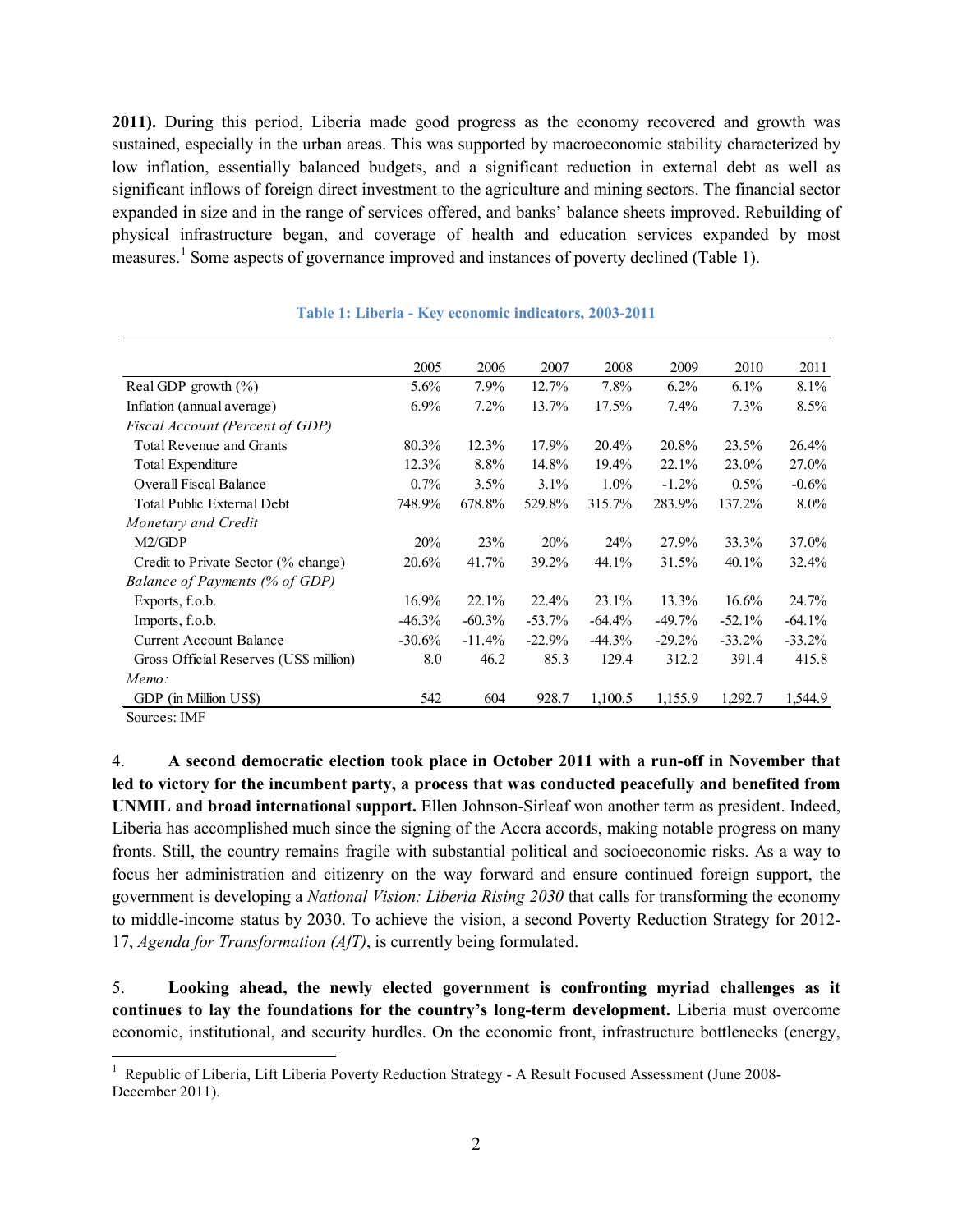transport, ports, water and sanitation) must be alleviated to facilitate trade and commerce, revitalize agriculture, and support private sector development. Progress in these areas will diversify the economy, create jobs for hundreds of thousands of unemployed youth and adults in the urban and rural areas, and help lift Liberians out of poverty. De-concentration of the government from the capital city to counties and districts is seen as a key priority of the transformation agenda to bring the state closer to the population, facilitate social reconciliation, and improve the delivery of basic services (education, health). On the institutional front, endemic corruption and weak state capacity at all levels are perceived as serious challenges hampering the government's ability to meet the development aspirations. Finally, on the security front, the administration is also facing the more immediate reality of a drawdown of UNMIL personnel and equipment beginning this year and the daunting task of transferring these costly but effective security functions to Liberia's own poorly paid, inadequately equipped and insufficiently trained security agencies. This Note focuses on the last issue: preparing for UNMIL's drawdown and assuming a larger responsibility for its own security.

6. **Recognizing the positive impacts of peace and security on Liberia, the World Bank in close collaboration with UNMIL is assisting the government to identify the core security functions and their associated costs as well as options to ensure a smooth security transition.** As such, this report does not carry out an in-depth analysis of public expenditure in the security sector. Instead, the costing of the security is based on the draft transition plan prepared jointly by the government and UNMIL, alongside the relevant costs outlined in the Liberia Peacebuilding Program, a central component of which is the development of regional justice and security hubs. The finding of this Note is expected to inform the government of the security cost, especially related to UNMIL's drawdown and strategic approach to ensure fiscal sustainability of the security financing over the medium and long-term. The Note is organized as follows: Section Two provides the country and sectoral context, followed by Section Three, which discusses the structure and functions of the country's security sector. Section Four discusses UNMIL operations in Liberia. Section Five discuss the challenges in taking on the security function especially the financial challenges. The section presents the estimated cost of security services (including the cost of government security operations, the cost of transferred functions and the recurrent cost of the Joint Security and Justice Program or JSJP), the estimated financing requirement, and fiscal space and gap. Section Six outlines a road map for sustaining the security cost to be borne by Liberia. The final section provides recommendations for the government to consider as it moves forward.

## **II. Security Context**

#### **A. Threat assessment**

7. **Liberia has remained generally stable since the deployment of UNMIL in 2003, but despite the prevailing stability, peace is fragile.** Many of the remaining security threats to Liberia are of an internal nature, including the recurrent tendency of minor incidents to escalate into large-scale violent confrontations beyond the response capability of the national police. Liberians still fear for their personal security because of a high incidence of violent crime and an inadequate justice system. Youth alienation is a particular challenge, and to address this will require a comprehensive intervention to tackle it. In addition, land disputes remain a serious conflict trigger throughout the country, exacerbated in many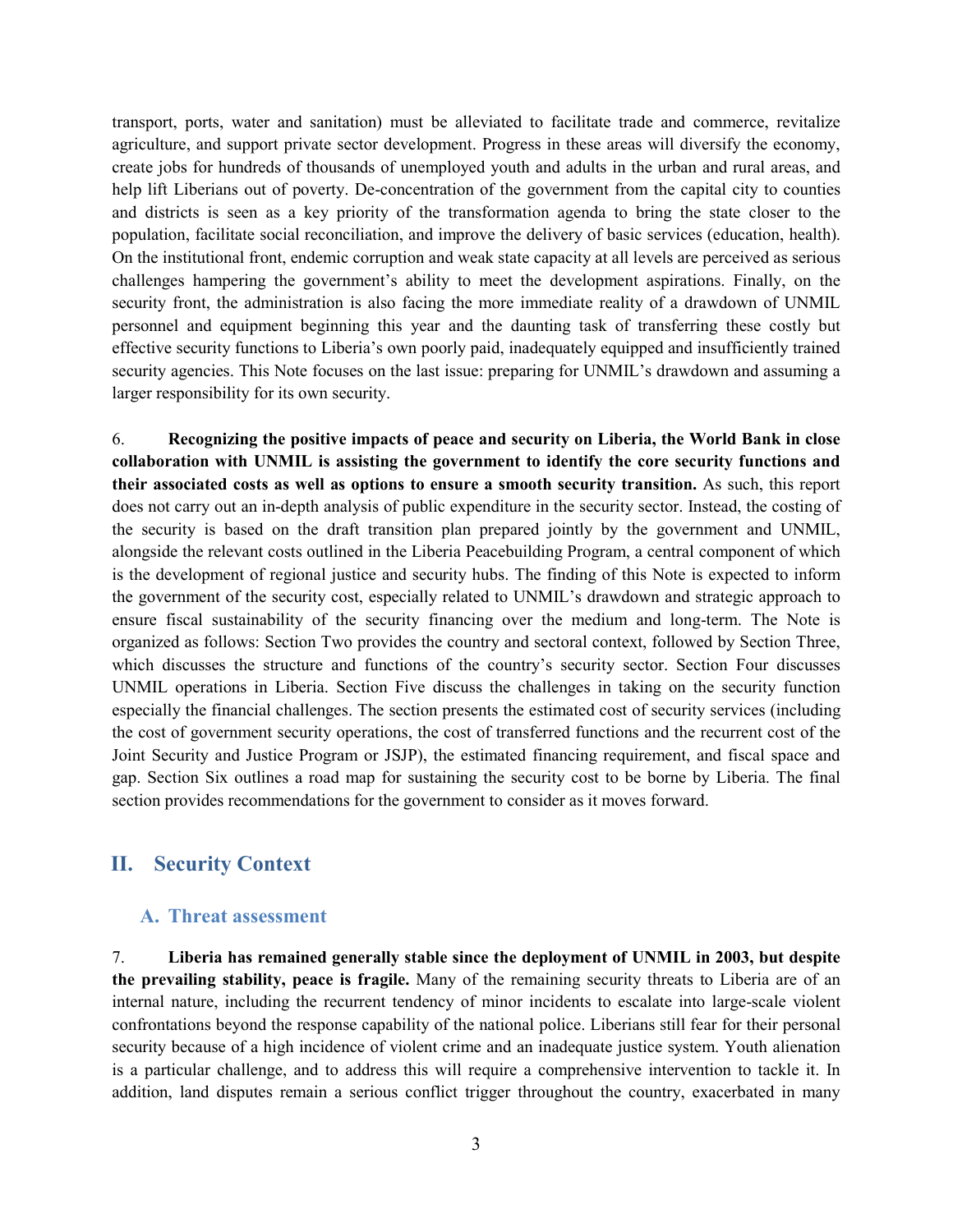instances by a lack of regulation and long-standing divides between ethnic groups or communities, given that the country is alienated along ethnic and geographical lines. Moreover, a number of structural conflict triggers persist, such as economic inequality, corruption, exclusion and perceived or real lack of political voice, human rights violations, impunity, ineffective accountability mechanisms and weak state institutions.

8. **While the sub-region is generally stable, each of the countries in the Mano River Union is undergoing some form of internal transition.** Each country remains vulnerable to disruption by political tensions or insecurity in any of the neighboring countries due to highly porous borders and limited state presence along the border areas. Networks for the illegal exploitation of natural resources remain, particularly in inaccessible areas of the country bordering Guinea, Cote d'Ivoire and Sierra Leone, and trans-national crime, including drug and goods trafficking persist, though the presence of UNMIL continues to deter more significant transnational criminal activity. Moreover, the refugee crisis in Liberia in 2011 following the contested elections in Ivory Coast continues to put a strain on the state, with sizable number of refugees still present in the volatile border areas.

# **B. Liberia's national security strategy**

9. The 2008 *National Security Strategy* is the foundational document for orientating the security sector in Liberia. The Strategy defines national security in a holistic manner that factors in democracy, rule of law, human rights, political and economic stability, civic duty, regional dimensions, reconciliation, professionalism of security actors and the environment. The Strategy takes into account *internal matters, regional factors and global issues*. Internal threats are identified as lack of respect for the rule of law, poverty, poor national resource management, deactivated ex-servicemen (17,000), ex-combatants (103,019 demobilized and an estimated 9,000 who did not benefit from reintegration programs), corruption, robbery, drug abuse and trafficking, illegally-held arms, land and property disputes, ethnic hatred and tensions, citizenship, illiteracy, fire occurrences, overcrowded prisons and HIV/AIDS.

10. The objectives of the Strategy include: consolidation of peace; development of a coordinated national security system; avoidance of duplication of roles; transparent recruitment of staff; gender responsive reform initiatives; establishing county and district security councils; democratic civilian oversight mechanisms; safeguarding the integrity, sovereignty and political independence of Liberia; participation in Regional Security Forces – Africa Union (AU) Standby Forces and ECOWAS Standby Forces; economic security and poverty reduction via PRSP; and environment and resource management.

11. Despite a good National Security Strategy and reform strategies developed by individual security sector agencies and the significant reform progress achieved, the development of the Liberian security sector remains hampered by shortcomings in coordination, oversight and financial sustainability. While the national security strategy emphasizes the need for an accountable and democratic security architecture, reform of the sector has so far focused on developing the operational effectiveness of the security institutions. Mechanisms for accountability and coordination remain weak, and civilian oversight of the security sector is ineffective. The passage in August 2011 of the National Security and Intelligence Act should help resolve the issue in the Liberian security system of multiple institutions with duplicate or archaic mandates. Nevertheless, more remains to be done in order to enhance security sector coordination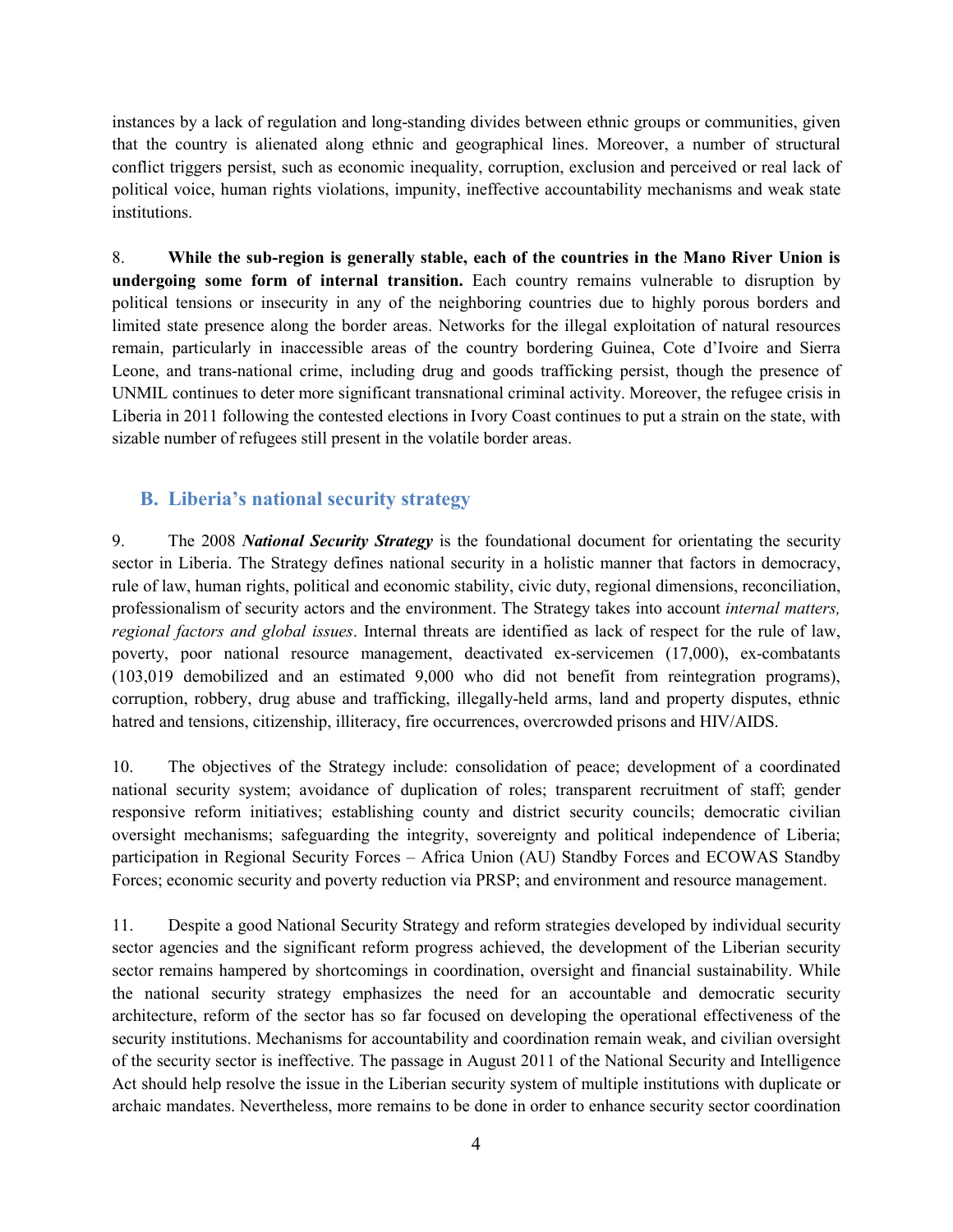and to enhance synergy and cooperation between security sector agencies. Moreover, legislation is still pending on a new police law, gun control, drug control and prison reform, and while the National Defense Act was passed in 2008, a draft national defense strategy remains under review.

12. Given that internal security and public order are the key security threats faced by Liberia, the Liberian National Police (LNP) and the border police (the Bureau for Immigration and Naturalization - BIN) are the critical security sector agencies in view of the UNMIL transition. The Armed Forces of Liberia (AFL) is less significant as their remit relates to external security and territorial integrity, which is less of an issue for the country at this time.

13. The donor community has played a critical supporting role for the security sector and has ensured alignment with national priorities in line with the Paris Declaration on Aid Effectiveness. A Justice and Security Trust Fund was activated in late 2010, co-chaired by the Minister of Justice and the Deputy Special Representative of the Secretary General (SRSG) for the Rule of Law. From 2012 the Trust Fund Board has been integrated into a larger Justice and Security Board that takes account all donor support linked to a new three-year Joint Program on Justice and Security. The Joint Program prioritizes critical UNMIL transition gaps (including the hubs) and coherently integrates the various available funding instruments, including support from the Trust Funds, bi-lateral donors, the UN Peace Building Fund (PBF) and GoL budget. Sweden has also created an informal donor justice and security group (Sweden, US, UK, Norway, Ireland, Japan, Germany) to ensure effective donor coordination on security sector issues. Given that Liberia is also a member of the Peace Building Commission and receives PBF support, a Peace Building Joint Steering Committee (JSC) exists and is co-chaired by the Minister of Finance and Economic Planning and the Deputy SRSG Recovery and Governance. Government, the UN, civil society organizations (CSOs) and a select number of donors are represented on the JSC.

## **C. De-concentration of justice and security services**

14. **UNMIL continues to play a critical role in either providing security and justice services or facilitating the provision of these services by Liberian security actors especially outside of the capital (Monrovia).** With the UNMIL drawdown on the agenda and given the weak justice and security infrastructure in the country, a decision was taken in late 2010, based on consultation between the UN and the government, to develop five justice and security hubs throughout Liberia, with each hub aiming to enhance the provision of existing services in three surrounding counties. The regional hubs are designed to extend security and justice services throughout the country. The regional hubs will act as a forward operating base for the Liberian National Police (including a robust Police Support Unit element) and the Bureau of Immigration and Naturalisation (BIN). The hubs will also include corrections facilities and courts so as to enable the justice system to operate more effectively. Building upon the National Security Strategy and the strategic plans of various agencies (Ministry of Justice, the Judiciary, the Bureau for Corrections and Rehabilitation, the Liberian National Police and the Bureau of Immigration and Naturalization), the Hub project is a holistic approach to providing security and delivering justice throughout the country by: (a) fostering linkages among rule of law actors—LNP, BIN, Corrections, Judiciary, public defense and prosecution; (b) increasing security response capacity; (c) improving work and training facilities; and (d) reinforcing administrative effectiveness and accountability. The first hub in Gbarnga (Bong County) is due to be operational by July 2012. Each hub costs in the range of US\$3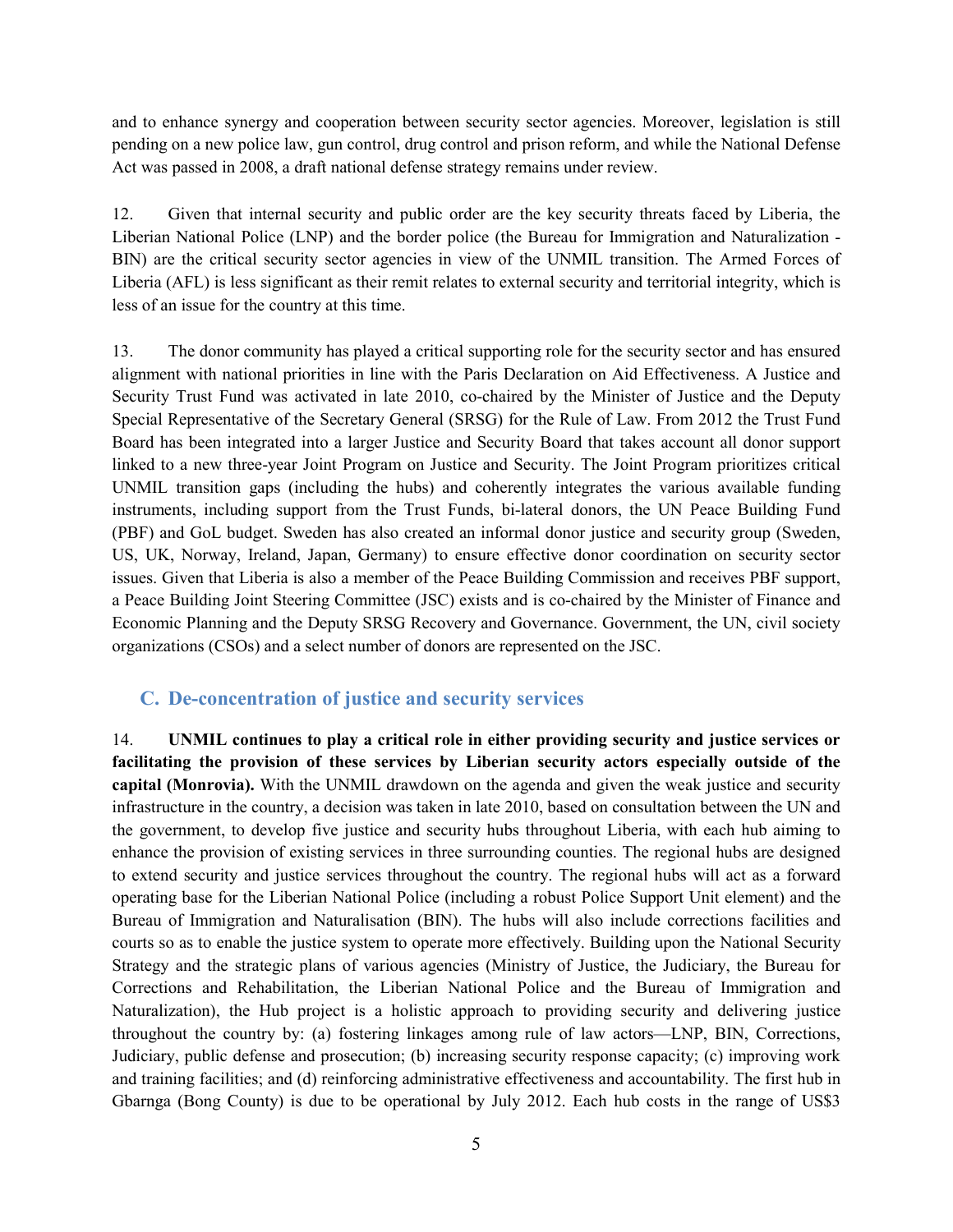million to construct, while an additional US\$1 million is required to enhance services, deployment and outreach. In addition, recurring costs to sustain the hub will need to be phased into the national budget. While the UN Peace Building Fund (PBF) fully financed the first hub, co-financing options with donors are sought for the remaining four hubs.

#### **III. The Structure and Functions of the Security Sector**

15. Figure 1 provides an overview of the security sector in Liberia by grouping ministries and agencies under three clusters: defense, law, and order and justice. The clustering is an artificial divide and is simply meant to help readers better understand the sector.



#### **Figure 1: Structure of the security sector in Liberia**

16. **The broad security functions in Liberia include defense, public order and safety, and justice.**<sup>2</sup> The defense function that focuses on protecting the territorial integrity of Liberia is performed

<sup>&</sup>lt;sup>2</sup> The UN and OECD DAC provide the broad definitions of the security sector. The 2008 UN SG's Report on SSR provides a more formal conception of the security sector that focuses on those actors with a constitutional and legitimate responsibility for the provision of security for the state and its citizens. Generally, they include defense, law enforcement, corrections, intelligence services and institutions responsible for border management, customs and civil emergencies. Elements of the judicial sector responsible for the adjudication of cases of alleged criminal conduct and misuse of force are also included in many instances. In addition, the security sector includes actors that play a role in managing and overseeing the design and implementation of security, such as ministries, legislative bodies and civil society groups. The OECD's Development Assistance Committee defines the security sector to include core security actors (armed forces, police, paramilitaries, intelligence and security services), executive and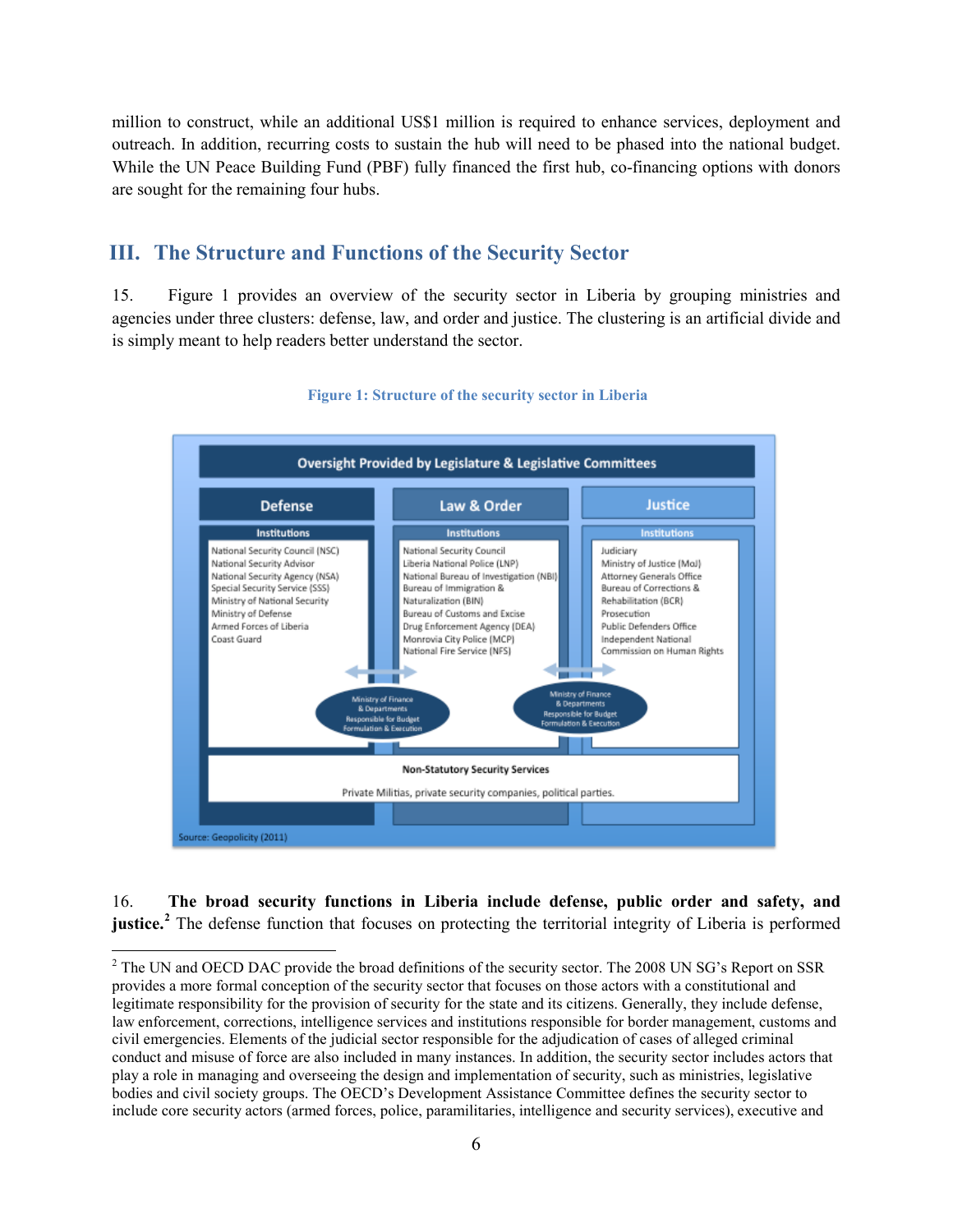by the Armed Forces of Liberia (AFL) and the Liberian Coast Guard (LCG) under the Ministry of National Defense (MND). The law and order function seeks to detect and deter crimes, apprehend offenders, protect life, liberty and property, and enforce all laws and regulations. These duties are performed by the Liberia National Police (LNP). Immigration management and border protection are the responsibility of the Bureau of Immigration and Naturalization (BIN). The justice function covers prosecution, law courts, and public defenders, the Bureau of Correction and Rehabilitation (BCR) and the Human Rights Commission (HRC). The National Security Agency (NSA) manages and coordinates intelligence for the state; the National Security Advisor advises the President and acts as the secretariat to the National Security Council (NSC); and finally, the protection and security of the President, his/her immediate family, and other officials and visiting dignitaries (VIPs) are under the responsibility of the Special Security Services (SSS). The following sections briefly describe the responsibilities and strengths of key front line security agencies in Liberia.

17. The National Security Council (NSC), chaired by the President of Liberia, meets regularly on matters of national security. The National Security Reform and Intelligence Act, signed into law in September 2011, clearly codifies the role and membership of the Council. Importantly, the 2011 law includes the Minister of Finance and Economic Planning as a new member of the Council, alongside other key ministers and the National Security Advisor as the secretariat to the Council. The Council has a number of responsibilities including: advising the President, identifying and defining national security goals, initiating and discussing national security policy based on state intelligence, ensuring that agencies of government implement the security policy decisions of the Council, monitoring security agencies including approving policies and plans of the Ministry of National Defense, and when deemed necessary, serving as a war cabinet.

## **A. Core security actors**

 $\overline{\phantom{a}}$ 

18. **Armed Forces of Liberia (AFL).** The AFL is responsible for defending national sovereignty and the country's territorial integrity (land, air and maritime). It participates in international peacekeeping activities conducted by the UN, the Africa Union, ECOWAS, Manu River Unions (MRU), and/or all international institutions of which Liberia may be a member. It provides support to civil authorities in the event of a natural or man-made disaster, outbreak of disease or epidemic, assists in search, rescue, and saving of life on land, sea, or air, and supports national law enforcement agencies at the request of the President.<sup>3</sup> The AFL has been totally reformed. The force is now comprised of all new recruits and is expected to be operational by 2014. Its current strength is just under 2,000, including the engineering company, military police and coast guard. Regrettably, the attrition rate is high (estimated at about 10 percent), and professionalism and disciple are areas of serious concern.

19. Overall, AFL skills remain rudimentary and in need of continued development. The U.S. is the lead donor for and coordinator of support for the AFL. Within its mandate, UNMIL supports the AFL

legislative authorities with security management and oversight responsibilities, justice and law enforcement institutions, and non-statutory security forces.

<sup>&</sup>lt;sup>3</sup> This is based on the 2008 New National Defense Act approved on August 21, 2008. It repealed the National Defense Act of 1956, the Coast Guard Act of 1959, and the Liberian Navy Act of 1986.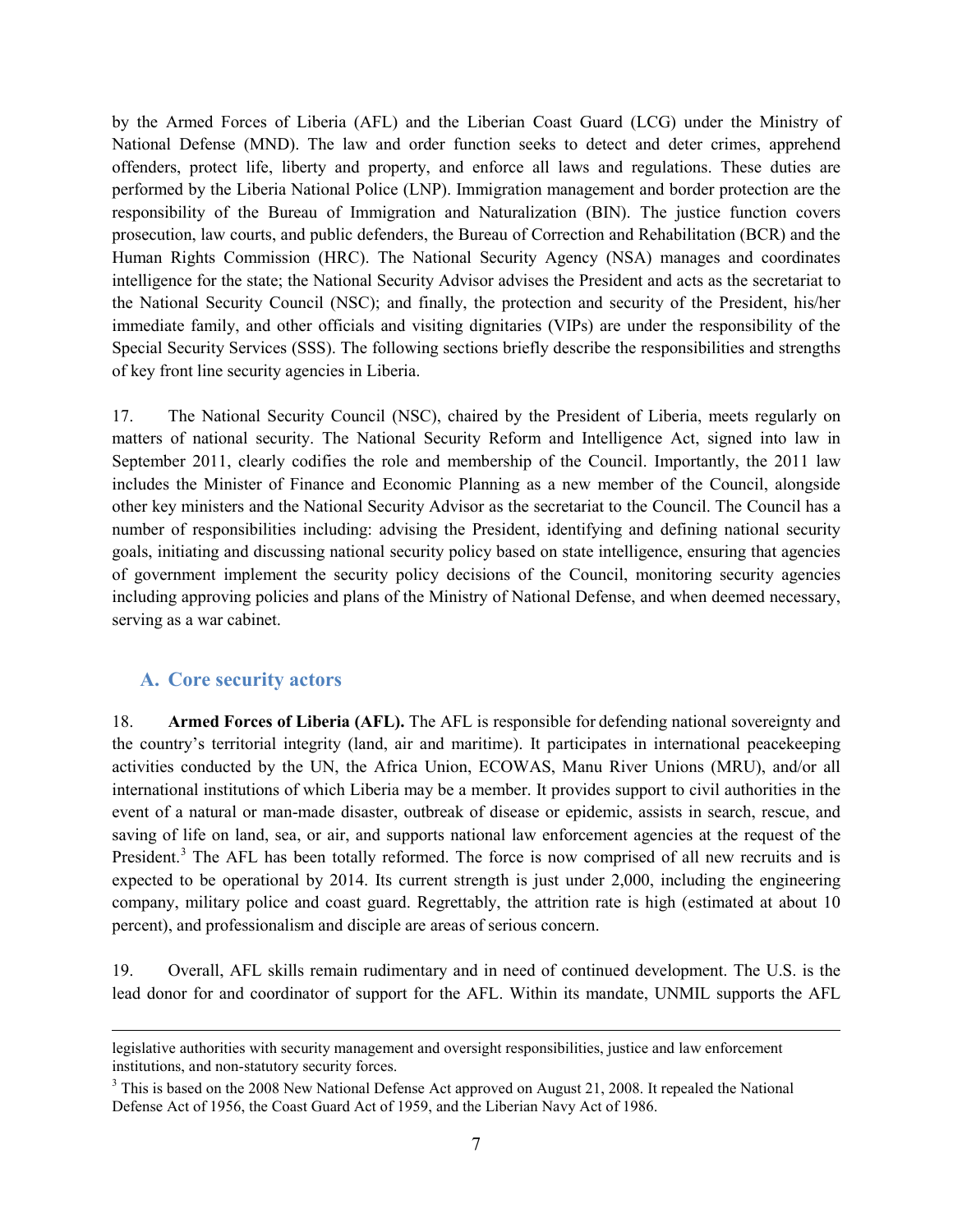upon requests from the government and in cooperation with the U.S. Embassy. In 2010 the AFL officially completed initial training, facilitated by the U.S. Army Training and Evaluation Program. The AFL has since assumed independent budgetary and functional responsibility for its own training. It continues, however, to be assisted by 61 U.S. military personnel under the authority of Liberian Defense Sector Reform mentors (known as Operation Onward Liberty or OOL)**.**

20. **Liberia National Police (LNP).** The LNP is responsible for enforcement and maintaining law and order. Its functions include preserving peace, protection of life, limb and property, recovery of lost and stolen property, arresting violators of the law, prevention and detection of crime, enforcement of all laws and ordinances, and testifying in court. The LNP is comprised of the regular LNP, Emergency Response Unit (ERU), and the Police Support Unit (PSU). Regular LNP police are deployed in the counties and districts; the ERU responds to emergency security situations,<sup>4</sup> and the PSU responds to disorder incidents, anti-crime patrolling, and protection of assets and VIPs.<sup>5</sup> The strength of LNP stands at about 4,200 trained police officers, resulting in a police/citizen ratio of 683.<sup>6</sup>

21. Overall, LNP skills are basic and in need of continued development. Of particular concern is a weak command and control apparatus. Nonetheless, some key achievements have been made including (a) finalization of the LNP Manual; (b) introduction of standard operating procedures for LNP stations; (c) established systems and procedures for case file management; (d) formalization of registration of criminal complaints nationwide; (e) harmonization and streamlining of the payroll system with all officers enrolled in a direct deposit system allowing officers to receive salaries through-out the country; (f) community police is becoming a standard practice; and (g) improving investigative capacities.

22. UNMIL and the government estimate that the number of LNP should be increased incrementally in the coming years up to 8,000 (from the current level of 4,200) to maintain an adequate level of public security that will prevent Liberia from sliding back. In terms of a timeframe, it is strongly advised that the 8,000 LNP officers be in place before UNMIL/UNPOL completely depart Liberia. While UNMIL/UNPOL will maintain its current strength until mid 2015, its status after that point is as yet unclear and will depend on the UN Security Council. The call for 8,000 LNP officers is based on a policeto-population ratio of approximately  $1:500$ .<sup>7</sup> Given the country's poor road infrastructure, the lack of police communications and limited mobility, even a ratio of 1:500 may not ensure adequate police presence nationwide. Today, the lack of police presence and very slow police response time is one of the key grievances of the Liberian population. This is the case even despite considerable UNMIL logistics and capacity support for the LNP. Therefore, as UNMIL draws down, effort will need to be made to

 $\overline{\phantom{a}}$ <sup>4</sup> It has 321 officers that have been trained and armed. Its performance is slowly improving in terms of efficiency and sufficiency.

<sup>&</sup>lt;sup>5</sup> The PSU has 681 police officers that have been trained and deployed.

<sup>6</sup> This is based on population projections to 2019-20. A police strength figure of 7,000 in 2011-12 would represent a rate of 1:571, and a police strength of 9,500 in 2019-20 would represent a rate of 1:503.

 $<sup>7</sup>$  The United Nations recommends on average one police officer for every 450 citizens. However, a number of</sup> caveats related to context need to be taken into consideration in deciding on the ratio, including the country's geography and road network; the country's policing model; police mobility and communications capacity; the resilience/contribution of informal policing mechanisms; the country's crime rate; and the fiscal space to recruit and sustain a professional police service.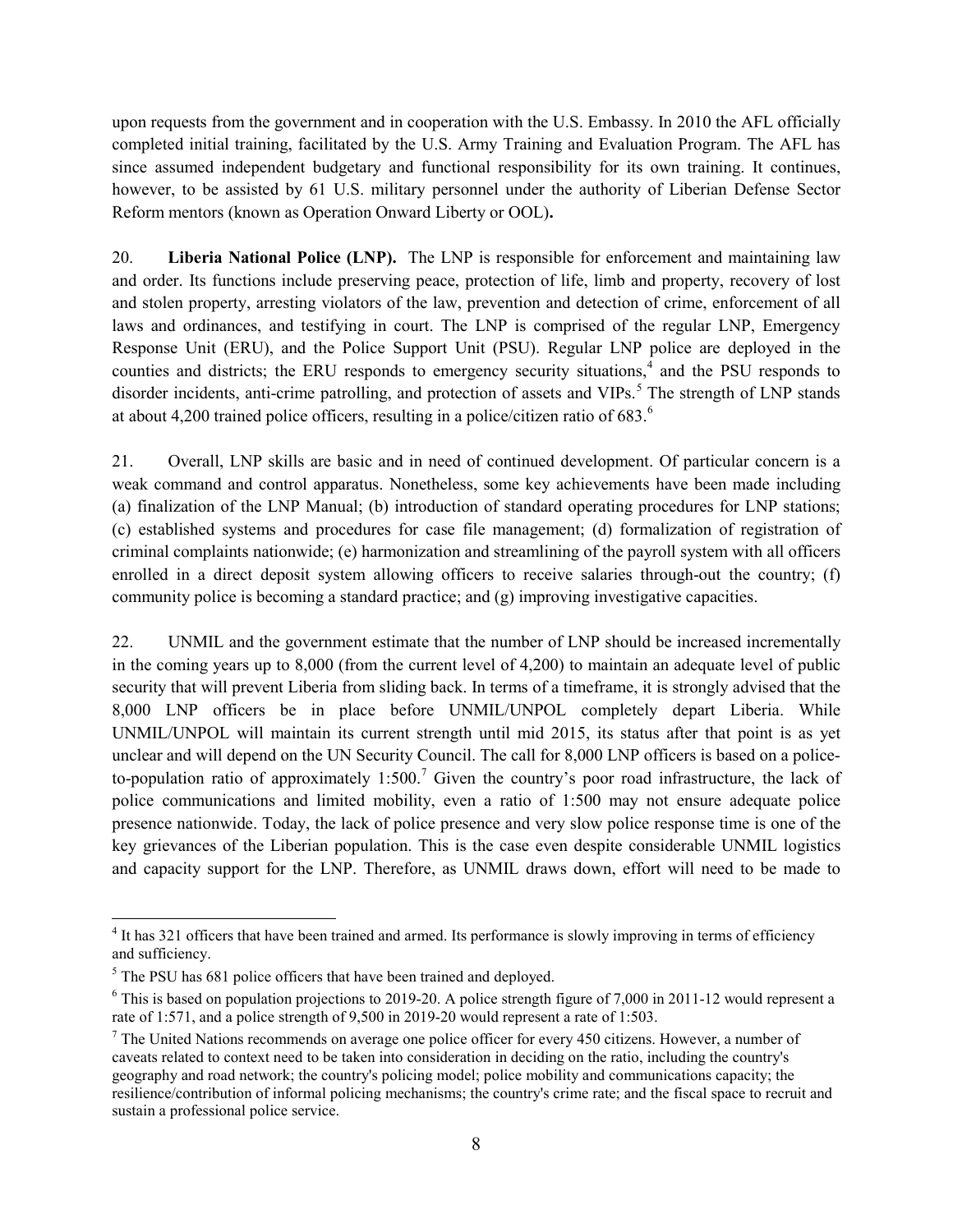increase the size and capacity of the LNP. This will have significant once off and recurring cost implications.

23. Training has evolved from UNMIL/UNPOL delivering basic training to LNP instructors teaching the majority of classes at the National Police Training Academy (NPTA). The Academy, which was recently accredited by the Ministry of Education, can train up to 300 LNP new recruits per year. This figure has recently been increased to 600 now that an expansion of the campus is complete. Part of the training includes instruction on standard operating procedures (SOPs) in key areas. Still, gaps exist in human resource management, logistics and procurement, information management and technology due to lack of available technical expertise. UNPOL is working with LNP to increase the number of instructors.

24. **Bureau of Immigration and Naturalization (BIN).** The BIN, established by the 1955 Act, is responsible for, and administers and enforces, the Aliens and Nationality Law of Liberia. It has the broad mandate to safeguard and protect the borders of Liberia against illegal entry of aliens into the country, as well as regulating the residence of foreigners by creating and maintaining a database and providing them with the required immigration status. It is a paramilitary organization with both law enforcement and revenue-generating functions. It operates in all 15 counties with a central office in Monrovia. Given vast and unmanned borders of approximately 1,500 km neighboring Guinea, Sierra Leone and Ivory Coast, there are approximately 176 entry points into Liberia. However, BIN officers are deployed at only 36 official entry points due to limited resources. The current number of BIN personnel (as registered on the payroll) is estimated at fewer than 2,000 officers; however, many are not qualified and some are eligible for retirement. The Ministry of Justice needs to engage in a dialogue with the Ministry of Finance to identify appropriate mechanisms and resources to enable the BIN to reduce the number of incompetent and fictitious officers.

25. **Bureau of Corrections and Rehabilitation (BCR).** The BCR, established by law in 1969, is one of three functional components of the Criminal Justice System and includes the Police, Courts and Prosecution. It comprises prisons, probation and parole, and parole board. The government is currently finalising the composition of the parole board. In addition, probation is now operational in Bong and Montserrado counties and will be expanded to Nimba and Lofa counties this year. The prison component has been established at a minimum level nationwide. Individual facilities are headed by superintendents who are answerable directly to the Director of Prisons. Corrections officers serve under the superintendents. Currently, the BCR manages 15 prisons and detention facilities, and also leads the capacity building program, including the rehabilitation of prison inmates (estimated at 1,500 in 2010). About 259 corrections officers have been recruited, trained and deployed to date, making the ratio of correction officer to prisoners 1:6, a figure that is far from the recommended ratio of 1:3. It is yet to develop its own critical response capacities to address prison violence and uprisings. Currently, prison security is provided by BCR staff, LNP and PSU officers as well as UNMIL troops in a number of locations across Liberia.

26. **In addition, five regional security hubs are being planned to enhance access to justice and security at the regional and county levels.** The government, together with UNMIL, UNDP and other development partners, developed a three-year Justice and Security Joint Program (JSJP). This initiative is based on a holistic approach that balances both capacity and infrastructure to strengthen justice and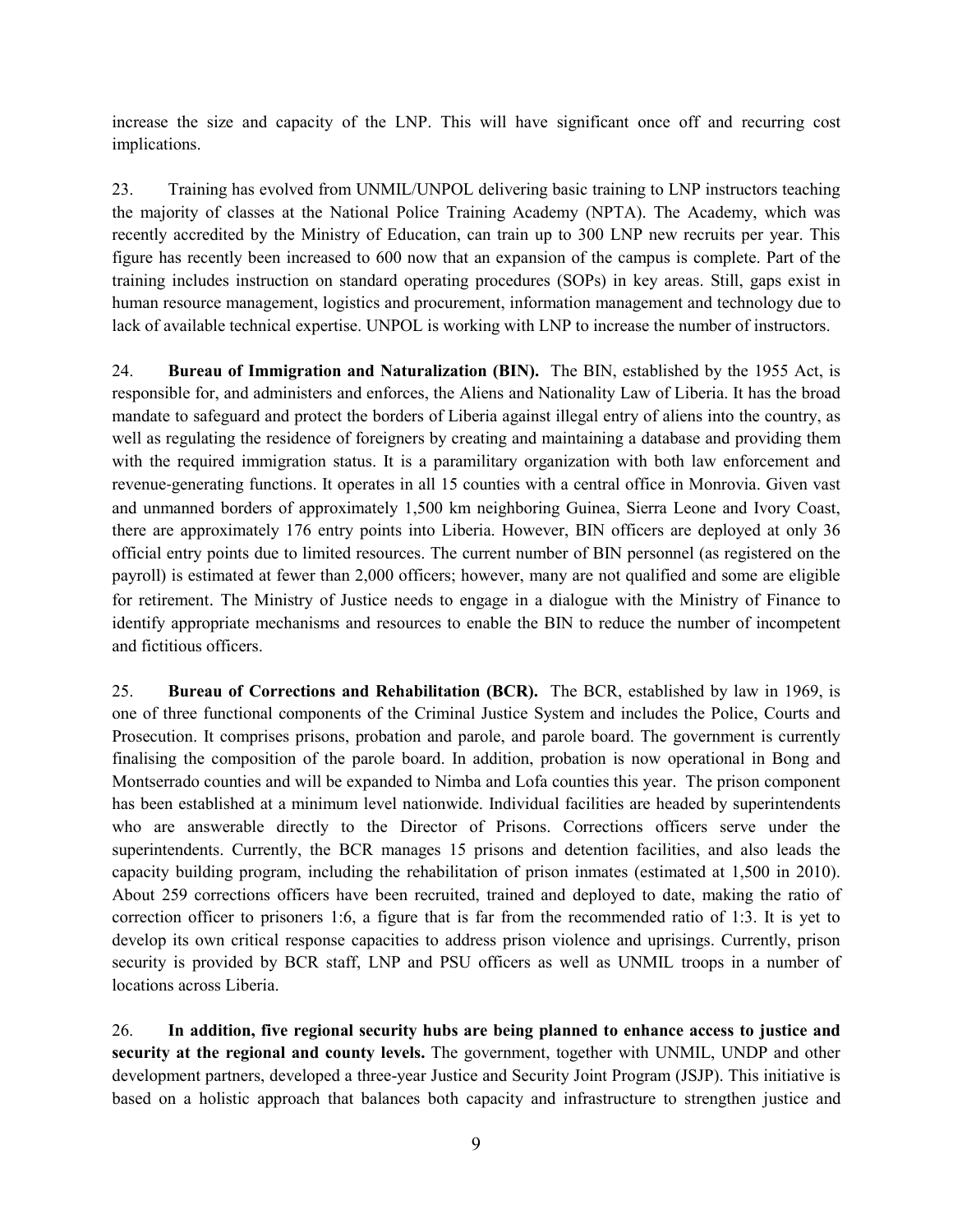security institutions (law enforcement, courts, state prosecution and defense, and corrections); enhance linkages between these institutions; and develop relationships between the institutions and the communities they serve. The program aims to establish decentralized justice and security hubs in five regions to extend services that are urgently required. The regional hubs will address justice and security provisions through co-location of the regional LNP headquarters (including a robust Police Support Unit-PSU element), BIN and elements of the justice system such as county attorneys, public defenders, magistrates and judges. Public information and legal assistance, awareness and outreach will be enhanced through a Public Services Office and related services. Each hub will service three counties to increase effectiveness in operational control and increase proximity for staff deployment, communication and service delivery. Currently, the first regional hub in Gbarnga (serving Bong, Nimba and Lofa counties) is under construction.<sup>8</sup>

## **B. Oversight of the security sector**

27. **Oversight of the security sector is weak.** At the national level, legislative oversight of the security sector lies with several committees including the Committee on National Security, the Committee on National Defense, and the Committee on the Judiciary in the Senate and the House of Representatives as well as ad hoc commissions constituted to deal with specific aspects of oversight and regulations. The Committee on National Security is the main body that enforces legislative accountability of the government. These committees are weak and ineffective in exercising authority due to a lack of permanent staff, poor capacity and weak governance. Financial oversight of the security sector is performed by the General Audit Commission and Anti-Corruption Commission. Oversight at the county level is exercised by the County Attorney who regularly convenes security committee meetings. The National Security Strategy (2008) proposed that county security councils  $(CSCs)^9$  and district security councils (DSCs) be created. However, in the absence of decentralization in Liberia, it will be challenging to put CSCs or DSCs in place. Finally, the lack of civilian oversight further perpetuates informal or facilitation payments and corruption. As a result, access to security and justice services and public trust in security personnel are undermined and thereby limit the use of the formal justice system.

## **C. Financing of security services**

l

28. **At present, the security sector (public safety and order, law enforcement, and justice) is insufficiently funded to effectively protect society.** As shown in Table 2, total public spending on the security sector has steadily increased both in nominal and relative terms (from US\$37 million or 4.3 percent of GDP in 2008/09, to US\$67 million or 5.3 percent of GDP in FY2011/12); however, its share in total expenditure remains flat at about 15 percent. The budgetary increases reflect adjustments in public spending to enable security agencies to perform their functions affected by the gradual UNMIL

<sup>&</sup>lt;sup>8</sup> The four remaining regional hubs will be located in Zwedru (serving Grand Gedeh, and Sinoe counties); Harper (serving Maryland, Grand Kru, River Gee counties); Tubmanburg (serving Bomi, Grand Capemount, and Gborpolu counties); and Buchanan (serving River Cess, Grand Bassa and Margibi counties).

<sup>&</sup>lt;sup>9</sup> CSCs facilitate coordination at different levels: between government actors, local authorities and clan and town chiefs. This creates a framework for review and oversight of local security issues. CSCs report to the Office of the Minister of Internal Affairs, which in turn forwards its report to the National Security Adviser and the MoJ (Griffith, 2010).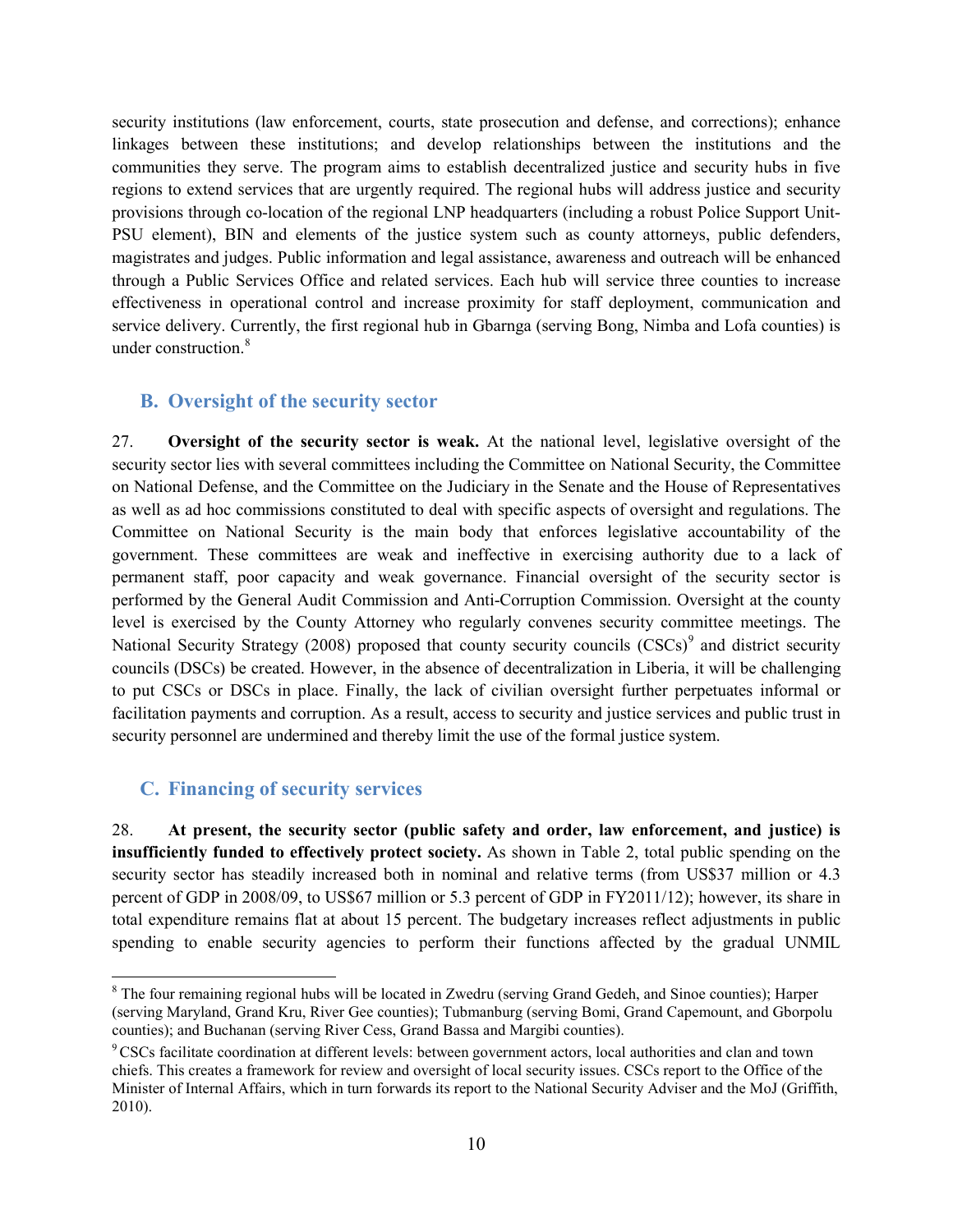drawdown that began in 2006/07. Although about 90 percent of security expenditure are allocated to personnel costs and goods and services, the growing size of the security workforce, especially police, is still too small to effectively maintain public safety, law and order, and justice. New recruitments are limited by the current training capacity of 300 officers per year at the Liberia Police Training Academy and unattractive compensation. The sector also depends on funding from development partners to meet the required capital investments (e.g., the construction of vital infrastructure) and recurrent costs.

|                                                        | 2008/09 | 2009/10 | 2010/11 | $2011/12*$ |
|--------------------------------------------------------|---------|---------|---------|------------|
| Total security spending by GOL and Donors (Mill. US\$) | \$68.6  | \$71.9  | \$76.8  |            |
| Total security spending per capita (US\$)              | \$18.3  | \$18.4  | \$19.2  |            |
| Total security spending by donors (Mill. US\$)         | \$31.9  | \$27.7  | \$22.6  |            |
| Donor spending on security per capita (US\$)           | \$8.5   | \$7.1   | \$5.7   |            |
| Percent of total GOL security budget                   | 87%     | 63%     | 42%     |            |
| Total GOL security budget (Million of US\$)            | \$36.7  | \$44.2  | \$54.2  | \$66.9     |
| Percent of total security spending                     | 54%     | 61%     | 71%     |            |
| Percent of total public expenditure                    | 14.7%   | 15.1%   | 14.7%   | 16.3%      |
| of which: Defense Spending                             | 2.4%    | 2.5%    | 2.9%    | $3.1\%$    |
| Percent of GDP                                         | 4.3%    | $4.7\%$ | $5.1\%$ | 5.3%       |
| of which: Defense Spending                             | 0.7%    | 0.8%    | $1.0\%$ | $1.0\%$    |
| Public spending on security per capita (in US\$)       | \$9.8   | \$11.3  | \$13.6  | \$16.4     |

**Table 2: Spending on the rule of law and public safety sector**

*\* Budget Appropriation*

 $\overline{a}$ 

29. **The consolidated budget for the security sector includes allocations for Judiciary, MOJ, MND, MNS, and other autonomous agencies including NSA, SSS, NBI and HRC.** The MOJ budget accounted for over 40 percent of the consolidated security budget (Table 3), while shares of Judiciary and MND in the total security budget are roughly similar to each other for FY2011-12. The budgets for key security agencies including LNP, AFL, SSS and BIN accounted for 20, 15, 9 and 7 percent of the total security envelope, respectively. In particular, the LNP and AFL have been receiving an increasing share of total budget appropriations.<sup>10</sup>

 $10$  Between 2010-11 and 2011-12, these agencies (except the LNP) experienced a fall in appropriations, though trend wise increases are consistent. The Judiciary also experienced an overall fall in appropriations as a percentage of total appropriations since 2008-09.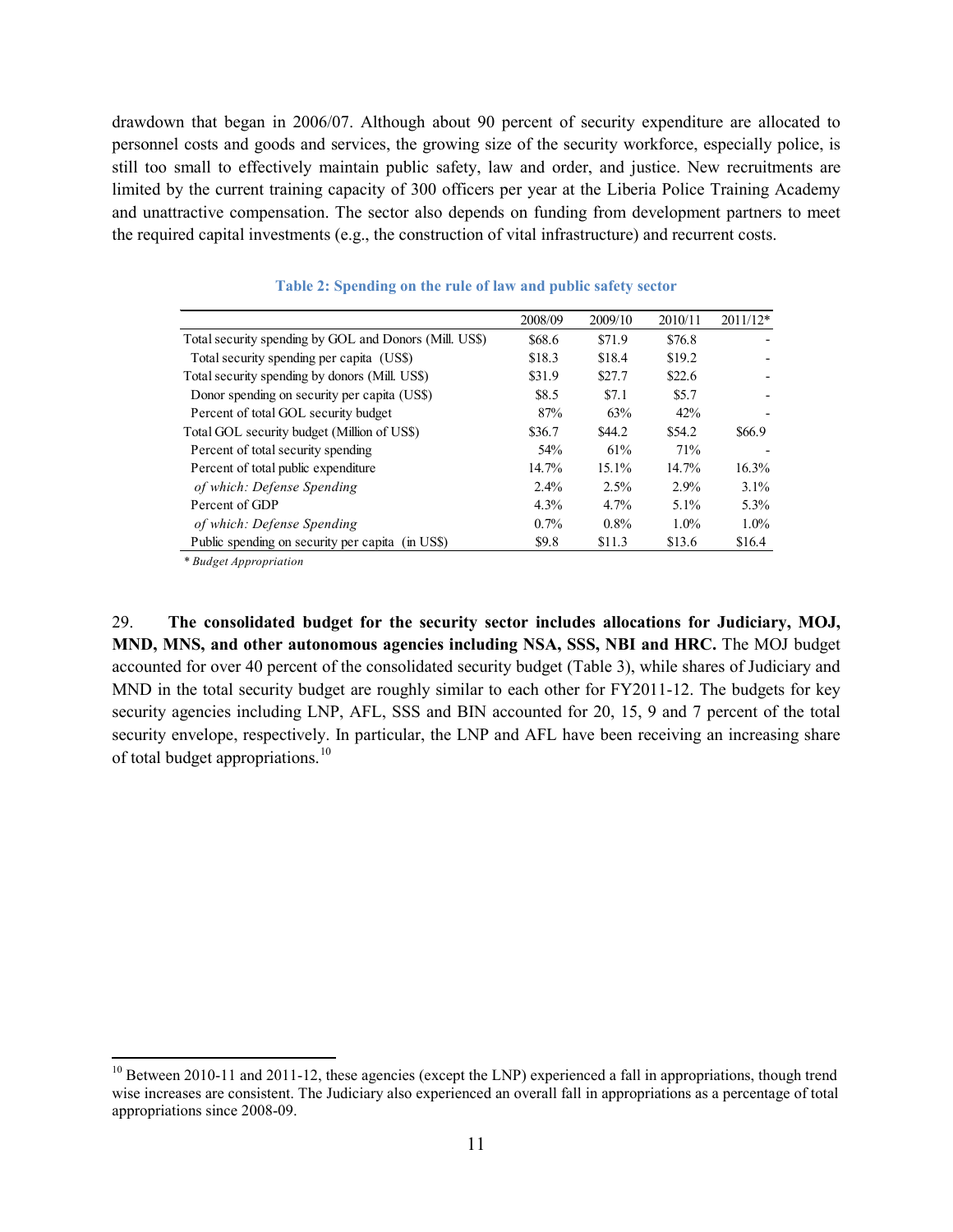|                                          |       |       |            | 2008-09 2009-10 2010-11 2011-12* |  |  |  |  |  |
|------------------------------------------|-------|-------|------------|----------------------------------|--|--|--|--|--|
| Rule of Law and Public Safety Sector     | 100%  | 100%  | 100%       | 100%                             |  |  |  |  |  |
| Judiciary                                | 27%   | 24%   | <b>20%</b> | 19%                              |  |  |  |  |  |
| Ministry of Justice, of which:           | 42%   | 41%   | 42%        | 44%                              |  |  |  |  |  |
| Liberia National Police                  | 19%   | 19%   | <b>20%</b> | <b>22%</b>                       |  |  |  |  |  |
| Bureau of Immigration and Naturalization | $7\%$ | $7\%$ | $7\%$      | $7\%$                            |  |  |  |  |  |
| Bureau of Correction and Rehabilitation  | $2\%$ | $2\%$ | $2\%$      | $2\%$                            |  |  |  |  |  |
| Prosecution                              | 3%    | 3%    | 3%         | 3%                               |  |  |  |  |  |
| Ministry of National Defense, of which:  | 16%   | 16%   | <b>20%</b> | 19%                              |  |  |  |  |  |
| Armed Forces of Liberia                  | 14%   | 14%   | 17%        | 13%                              |  |  |  |  |  |
| Other Security Agencies                  |       |       |            |                                  |  |  |  |  |  |
| National Security Agency                 | $4\%$ | 3%    | 3%         | $5\%$                            |  |  |  |  |  |
| Special Security Services                | $7\%$ | 9%    | 11%        | $9\%$                            |  |  |  |  |  |
| Ministry of National Security            | $2\%$ | $2\%$ | $2\%$      | $1\%$                            |  |  |  |  |  |
| National Bureau of Investigation         | $1\%$ | $1\%$ | $1\%$      | $1\%$                            |  |  |  |  |  |
| Human Rights Commission                  | $1\%$ | 3%    | $2\%$      | $2\%$                            |  |  |  |  |  |

|  |  | Table 3: Security expenditure by key administrative agency |  |
|--|--|------------------------------------------------------------|--|
|  |  | (Percent of total security sector expenditure)             |  |

\* Budget Appropriation

Source: Ministry of Finance, Republic of Liberia

# **IV. UNMIL Peacekeeping Operation**

30. **The Accra Comprehensive Peace Agreement (ACPA) called for the establishment of a UN Mission in Liberia (UNMIL) with the overall mandate of ensuring security, reconstruction support and peace building.**<sup>11</sup> Specifically, UNMIL was tasked with supporting implementation of the ceasefire agreement; protection of United Nations personnel, facilities, and civilians; support for humanitarian and human rights assistance; support for security sector reform (monitoring and restructuring the police force, developing police training programs and assisting in the police training); and support for implementation of the peace process. As part of its core security functions, the Mission performs border security (coastal, air patrol, border check posts), operational police support, advising and training; plus judiciary and corrections support duties. Given the multitude of responsibilities, UNMIL is comprised of three components: military, police and civilian.

#### **A. Impact of UNMIL presence**

31. **The presence of UNMIL contributed to Liberia's security reform efforts and most recently helped establish the conditions for 2011's peaceful democratic elections and inauguration of a new government.** Over the years, Liberia has made steady progress in reforming the army, police, the Bureau of Customs and Excise and the Bureau for Corrections and Rehabilitation (although reform of the Bureau of Immigration and Naturalization remains a work in progress). Other actors in the security sector have also seen improvement, including the National Security Agency. In the area of justice, the prosecution services have registered some improvements, although reform of the judiciary requires continued focus. These reforms have enabled the Liberian security agencies to undertake security functions in urban and rural areas with UNMIL support, training and mentoring. More recently, UNMIL provided logistical

l

<sup>&</sup>lt;sup>11</sup> UN Security Council Resolution 1509 (2003).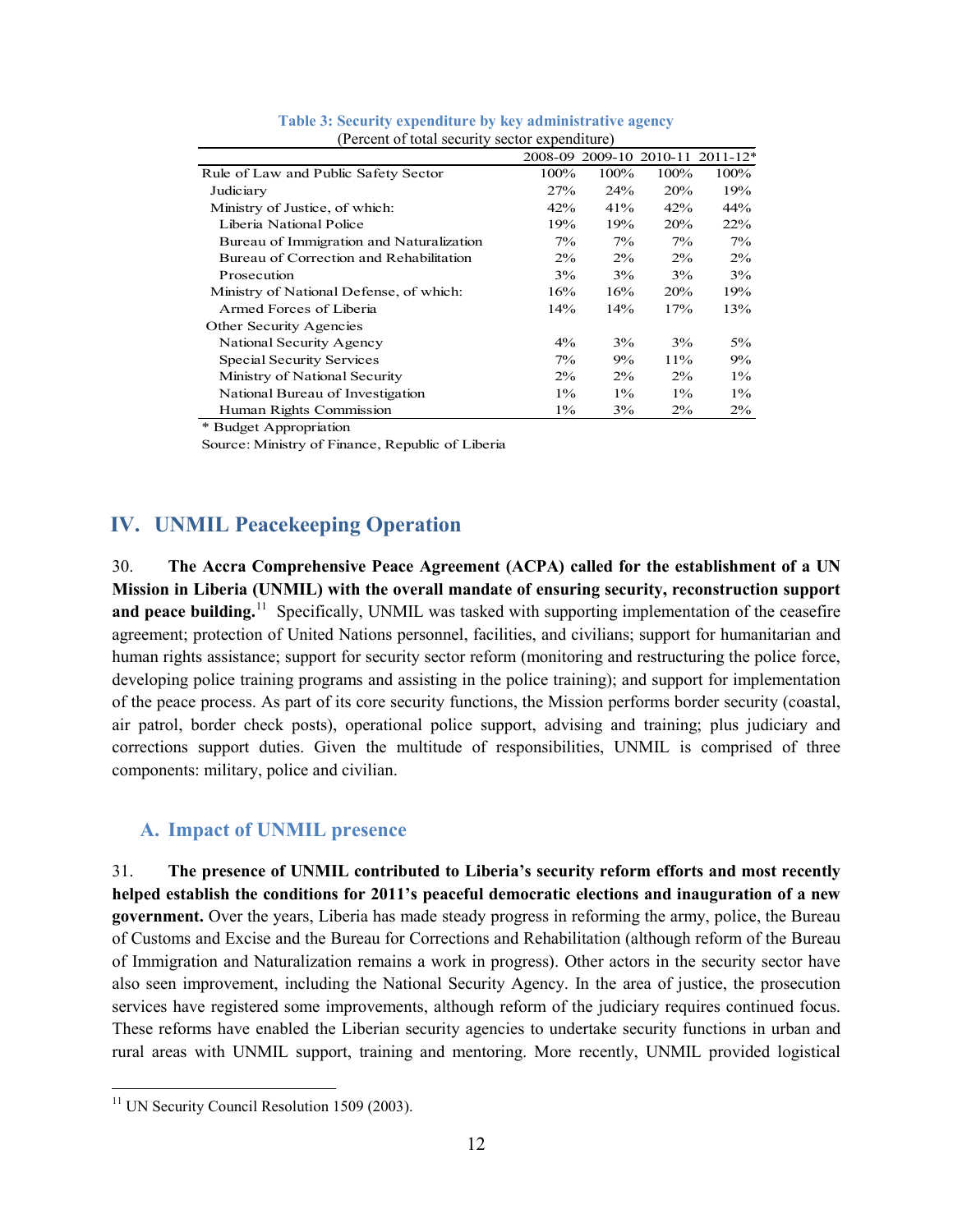support, particularly facilitating access to remote areas, coordinating international electoral assistance, and supporting Liberian institutions and political parties in creating an atmosphere conducive to the conduct of peaceful elections in 2011, including support to national security agencies in providing for election security. UNMIL's presence also served to calm tensions that could have potentially led to violence during the period around the elections in early November 2011 when the opposition candidate called for a boycott of the elections.

32. **The peacekeeping mission also contributed indirectly to economic growth.** As a result of UNMIL's efforts to re-establish peace and security, it allowed development opportunities to emerge. It provided incentives for people to work and invest, and the favorable environment that ensued attracted direct foreign investment into the country. This self-reinforcing process stimulated economic growth. Despite a declining budget, UNMIL transfers have contributed to the local economy through the direct creation of local employment opportunities and spending for local procurement, and indirectly through local spending from international staff allowances (Box 1). According to the 2006 UN report, local spending of the peacekeeping mission (estimated at less than 10 percent of mission spending) boosted local income by almost 10 percent of GDP.<sup>12</sup> The impact was concentrated mainly in Monrovia and in those industries and sectors that directly support the mission.

**Box 1: Cost of peace keeping operations by UNMIL**

Total UNMIL spending has been steadily declining from US\$723 million in 2004/05 to US\$512 million in 2010/11. These amounts cover significant spending outside Liberia (military contingents, international civilian salaries, IT and communications infrastructure, and air transportation); personal allowances not spent within the mission country; mission funds spent in the country but for purchasing imported goods and services; and mission spending on locally produced goods and services. However, the cost for Liberia of taking over these functions is expected to be less than the cost currently incurred by UNMIL because not all functions need to be replaced. For example, Liberia can forego most UNMIL civilian personnel (such as international civilians, civilian police, military observers, UN Volunteers) and the costs associated with protecting UNMIL personnel and assets. Further, the costs of Liberian security personnel and recurrent items are significantly lower than those of UNMIL. For example, an average salary of a Liberian police officer is about US\$150 per month as compared to the UN counterpart whose salary is based on international standards.

*Source: UN annual budget and financial reports to the General Assembly*

## **B. UNMIL transition process**

33. **UNMIL began drawing down its operations prior to the 2011 elections.** In 2006, the UN Security Council authorized a phased, gradual consolidation, drawdown and withdrawal of UNMIL's troop contingent as the situation permitted and without compromising the security of Liberia.<sup>13</sup> The

l

 $12$  Carnaham, M., Durch, W., and Gilmore S. (2006), "Economic Impact of Peacekeeping," UN Department of Peacekeeping Operation.

<sup>&</sup>lt;sup>13</sup> UN Security Council, Resolution 1712 (2006).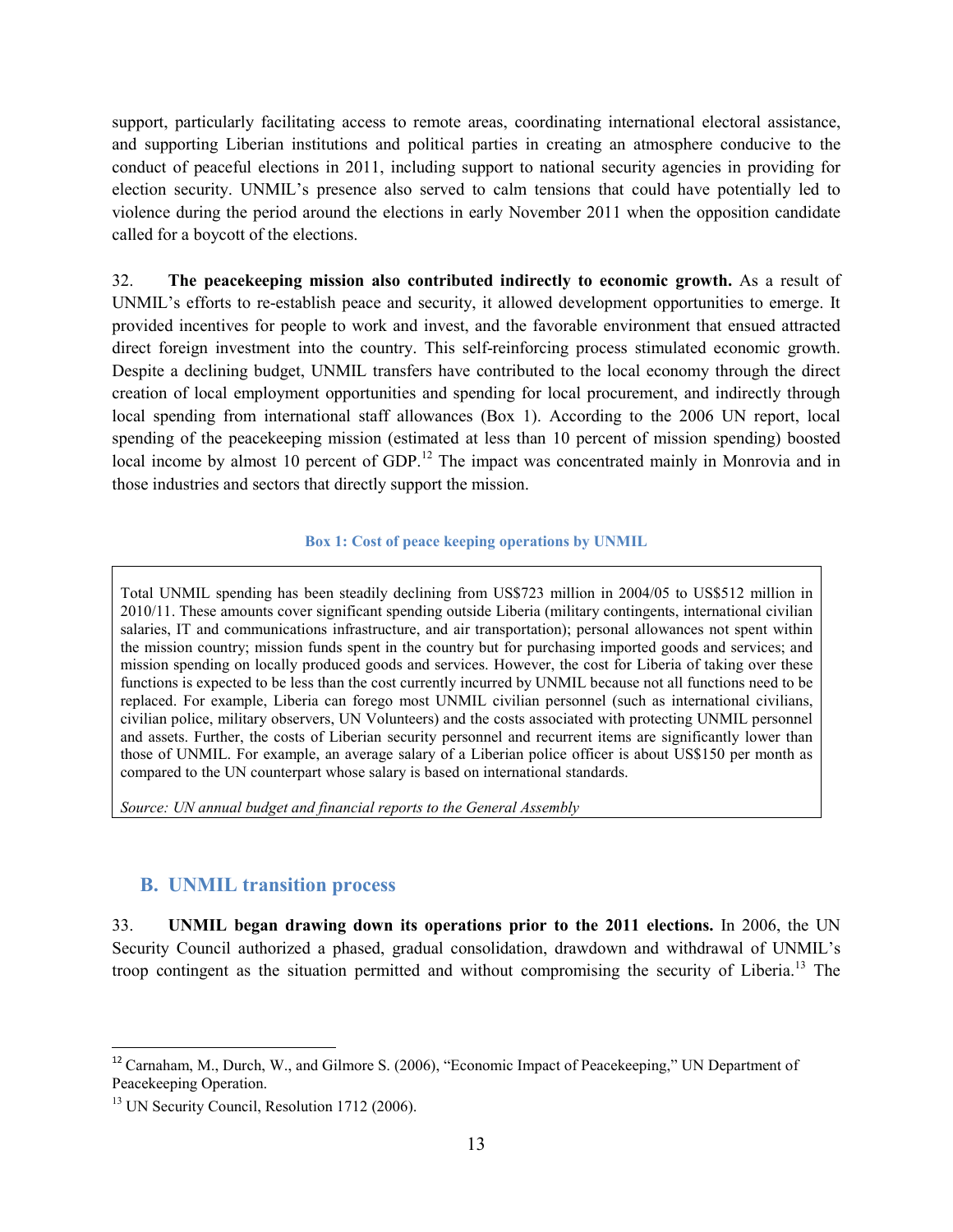drawdown was conducted during October 2007-May 2010, <sup>14</sup> although the process was stalled in late 2010 as Liberia prepared for its second general elections. In early 2010, UN Department of Peace Keeping Operation (DPKO) directed that UNMIL start to consider the implications of the transition of security responsibilities to the government. The Mission developed a broad plan on how to approach the issue. It was clear from the outset that the handover of security responsibilities would underpin the whole transition process and this became the primary focus of the transition team appointed by the SRSG.

34. **The government has been actively involved in the preparation of the security transition.** Its involvement effectively commenced with a joint transition workshop, held between 28 June and 1 July 2010. The workshop examined security transition issues using examples from other peacekeeping missions' experiences. As a result of the workshop, the GOL and UNMIL agreed a broad structure of a plan for the gradual hand over of security tasks currently being performed by UNMIL to the GOL. The end state for this phase of the work was a mutually agreed list of security functions to be transferred, the gaps in GOL capability, and an overview of likely costs to fill the gaps. This work was completed in October 2011. The next steps called for agreement on the criteria for establishing priorities and to prioritize the agreed list of security functions to be transferred against the likely fiscal inputs. It is envisaged that a second transition planning workshop will take place in mid to late 2012 to support this process. This Note will serve as a useful background document for the envisaged workshop.

## **C. The planned drawdown calendar**

35. **The UN Security Council (UNSC) Report of April 2012<sup>15</sup> proposed a gradual UNMIL drawdown process.** The report was prepared at the request of the UNSC (Resolution 2008, 2011) to deploy a technical assessment mission (TAM) to Liberia after the inauguration of the government in 2012. The report reviewed progress made towards the transition benchmarks and developed proposals for the next stages of the Mission's drawdown. It recommended a gradual drawdown process over the three year period to provide a window of opportunity to scale up the capacity of LNP and BIN. The UNSG report concluded that, based on current threats, four infantry battalions could be gradually repatriated in three phases between August 2012 and July 2015, leaving UNMIL's military strength at approximately 3,750 troops by end 2015 (currently there are close to 8,000 UNMIL military), including battalions from ECOWAS countries and appropriate enablers. Major military equipment no longer required for operations could be repatriated, including one aviation unit of three armed helicopters.

36. **The UNSC report also recommended that UNMIL maintain UN police at its current strength.** Given the lack of national capacity to maintain public order, it recommended that no reduction be made to UNMIL's police component. However, it would be necessary to make internal adjustments in

 $\overline{a}$ <sup>14</sup> An initial drawdown included a reduction of 2,450 military personnel during October 2007 to September 2008 and 498 police officers during the period April 2008 to December 2010 (Resolution 1777 (2007)). The second drawdown repatriated 1,460 military personnel during October 2008-March 2009 but increased 240 police officers (Resolution 1836 (2008)). The last stage of drawdown repatriated 2,029 military personnel, three helicopters and 72 armored personnel carriers during October 2009-May 2010 (Resolution 1885 (2009)). Current authorization of UNMIL strength (expiring at end-September 2012) includes 9,233 uniformed personnel (including 7,812 troops, 133 military observers, and 1,288 UN police), 481 international civilian personnel, 992 local staff, and 237 volunteers.

<sup>&</sup>lt;sup>15</sup> UN Security Council, Special Report of the Security General on the United Nations Mission in Liberia, S/2012/230, April 16, 2012.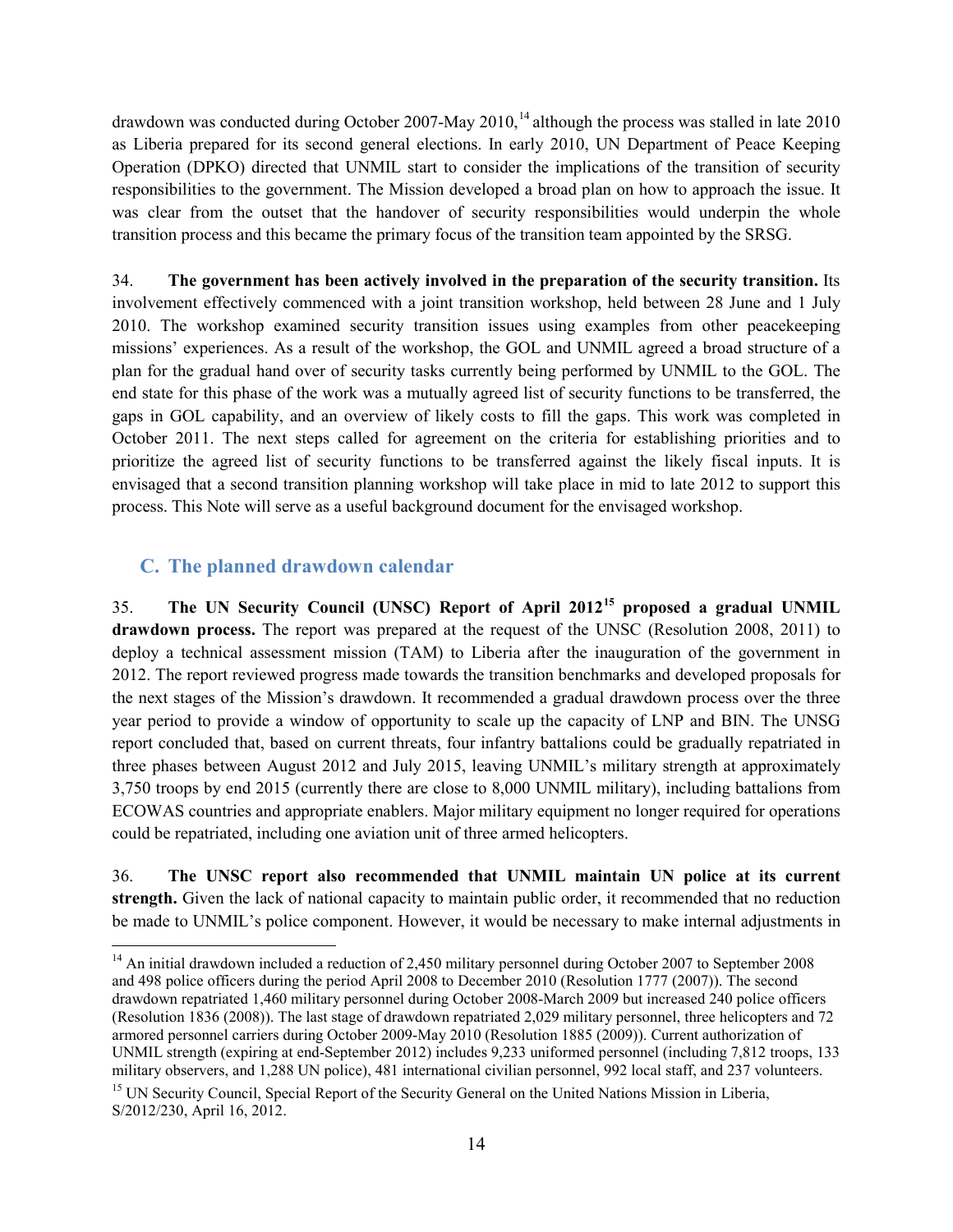view of the enhanced priority on mentoring the national security services, especially the police and immigration services, to expedite their readiness to assume security responsibilities from UNMIL. In order to build confidence and mitigate the effect of any potential security vacuum resulting from the drawdown of UNMIL troops, the report further recommended an increase in the number of UNMIL's formed police units (FPUs) by up to three additional units to provide backup support to national police in areas of the country without UNMIL troop presence.

# **V. The Challenges of Taking on their Own Security**

37. **Despite the improvements of the past few years, security and peace in Liberia remain fragile.** A key reason for the concern is that the security sector continues to suffer from significant capability gaps. The number of national security personnel is insufficient, logistics ability is lacking and citizen trust in the security sector is a work in progress. The sector is constrained by ad hoc institutional practices in the absence of formal procedures, resource limitations, continual training needs for new and serving security personnel, and unattractive salaries and challenges in the area of oversight and control. The effectiveness of security operations is also compromised by the lack of functional structures, systems of command and control, and coordination challenges among national agencies. And, even if resources were available, the sector would still face the issue of corruption and the tendency of higher political interference that undermines public trust.

38. **In the case of Liberia, the fragility also stems from both domestic and external risks.** On the domestic front, ethnic conflict, land disputes, youth unemployment, and other societal issues could quickly lead to violence and threaten the peace. On the external front, the lingering refugee situation, tensions in Cote d'Ivoire, and spillover from Guinea and Sierra Leone could flare up and lead to instability. If these factors were to materialize, the current security posture, without adequate UNMIL support, would be unable to counter the risks. The UNMIL drawdown therefore poses significant challenges.

39. **The solutions to the security predicament are not straightforward and are tied to limited available resources.** Given the looming development needs to achieve the national vision and limited available resources, the government finds itself in a difficult situation to sustain the financial costs of the security functions to be transferred from UNMIL. The government will need to prioritize the security inputs – including personnel requirements, the national investment necessary to gear up logistics capacity to manage more complex responsibilities, and the absorption of recurrent costs – against the availability of fiscal resources for the security sector and its strategic goals. The absorption of recurring costs over a multi-year period is perhaps the most challenging part of the equation. Whereas international partners have shown some willingness to support once-off costs in view of the UNMIL transition, phasing in recurrent costs into the national budget will need to be prioritized and carefully managed.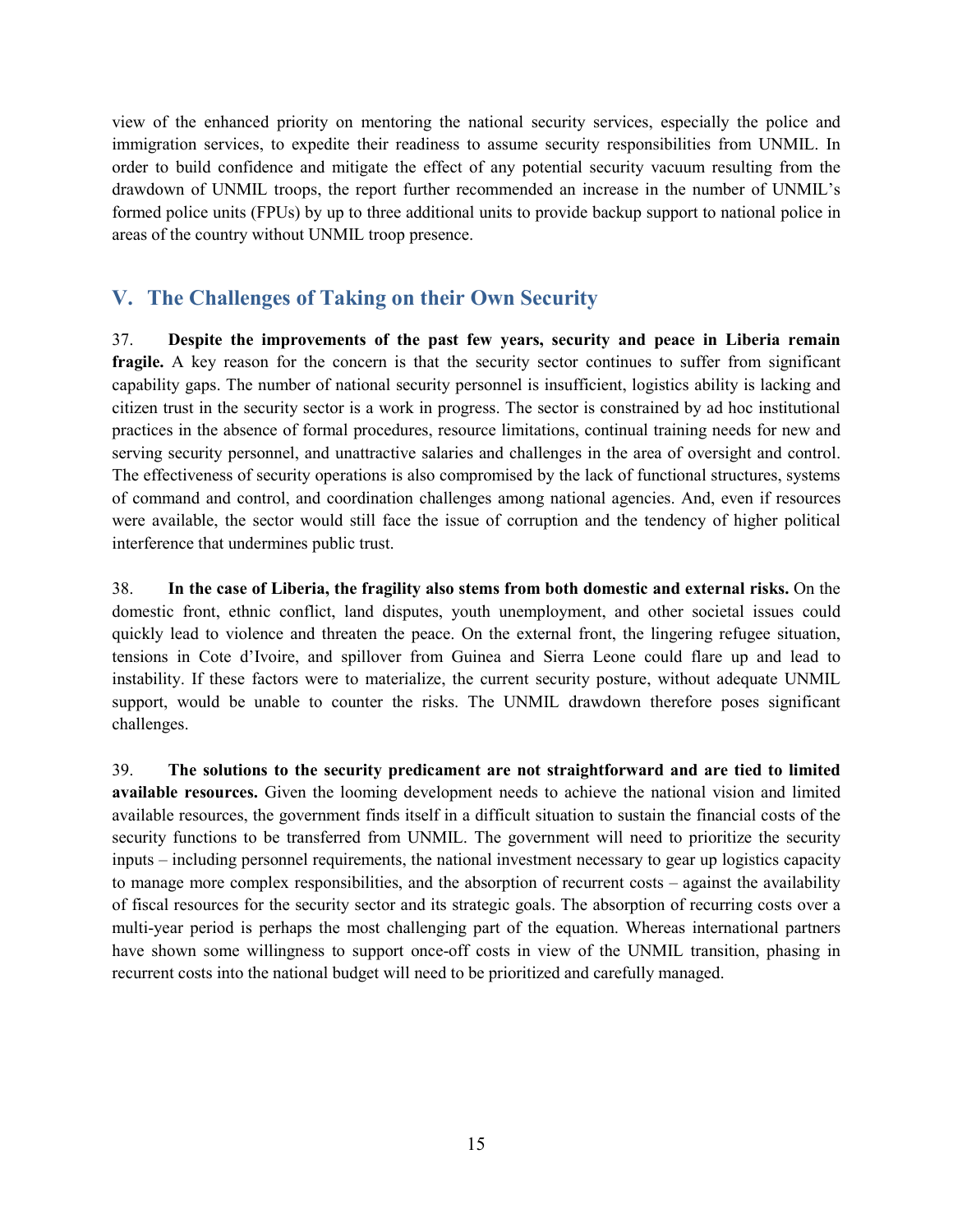#### **A. The cost of security services**

 $\overline{\phantom{a}}$ 

40. **To illustrate the challenges faced by the government in managing the UNMIL security transition, a costing scenario for the security services, based on the government-UNMIL transition plan, was prepared by Geopolicity, a security consultancy**. The costing scenario was based on the draft GOL-UNMIL transition plan that mapped out the security functions that should be transferred to the Liberian security agencies and the needs for personnel, equipment, and logistics. The plan also considered the costs associated with the Joint Program on Justice and Security, most notably the Justice and Security hubs. The cost was spread over 2012-2019 based on the assumption that the speed of the drawdown would be moderate–that is, a gradual downsizing of different UNMIL components in terms of both functions and spending. The macroeconomic outlook was based on IMF calculations that projected<sup>16</sup> economic growth of 7 percent per annum, annual inflation of 5 percent over the period, and increased government revenue by 2014 partly due to an increase in iron ore exports by a mining concession.

41. **According to the consultant's study, the total cost of providing security services during 2012-19 is estimated at US\$712 million (Table 4).** This figure comprises the cost of maintaining the ongoing security services already provided by the Liberian security agencies, the cost of transferred security functions from UNMIL (transition cost), and the recurrent costs of the Justice and Security Joint Program (JSJP). The ongoing security service cost (US\$546 million) is projected to increase at the same rate as average inflation. This price tag includes personnel costs (salaries, allowances, pension, etc), and non-wage recurrent costs, which support the operation and maintenance of equipment and infrastructure (fuel, repair maintenance, office supplies, etc). The transition cost related to the handover of security functions from UNMIL<sup>17</sup> is estimated at US\$157 million and includes personnel and fixed costs and assumes a gradual UNMIL drawdown over seven years.<sup>18</sup> The final element of the overall security bill to be covered by the government includes recurrent outlays for the proposed regional justice and security hubs under the JSJP (financed by bilateral partners and the UN Peace Building Fund).

<sup>&</sup>lt;sup>16</sup> International Monetary Fund, Seventh Review under the Three-Year Arrangement under the Extended Credit Facility, July 2011.

<sup>&</sup>lt;sup>17</sup> These functions include: (a) eleven border security camps, (b) ten coastal, air patrol, and border check posts, (c) forty-two troop camps, (d) prisoner escorts, (e) hot spot armed deployments, (f) high crime area armed foot patrol (Paynesville and Congo Town sections of Monrovia), (g) cash escort for the Central Bank of Liberia (CBL), (h) helicopter lifting, and (i) perimeter security in the larger prisons. Additionally, Liberian security agencies will need to either ramp up their responsibilities or assume them for the first time in the following areas: specialized security operations such as state security for VIPs and visiting dignitaries; support to human resources development, leadership mentoring, and training; supply of equipment and logistics; communications for prisons; police training; immigration; Red Light police station; SPA; and Roberts International Airport.

 $18$  This includes an increase of US\$72 million to the annual budget for salaries and allowances, the recurrent cost related to goods and services (travel, fuel, repair and maintenance, uniforms, and training costs) in the amount of US\$23 million, and fixed investment (infrastructure, mobile base stations, security logistics, transport equipment and furniture) of US\$62 million. The estimated wages and salaries are based on an increase in the number of security personnel and technical officers operating security equipment by 4,333 persons (taking into account projected training capacity at the National Police Training Academy (NPTA) of 600 persons per year).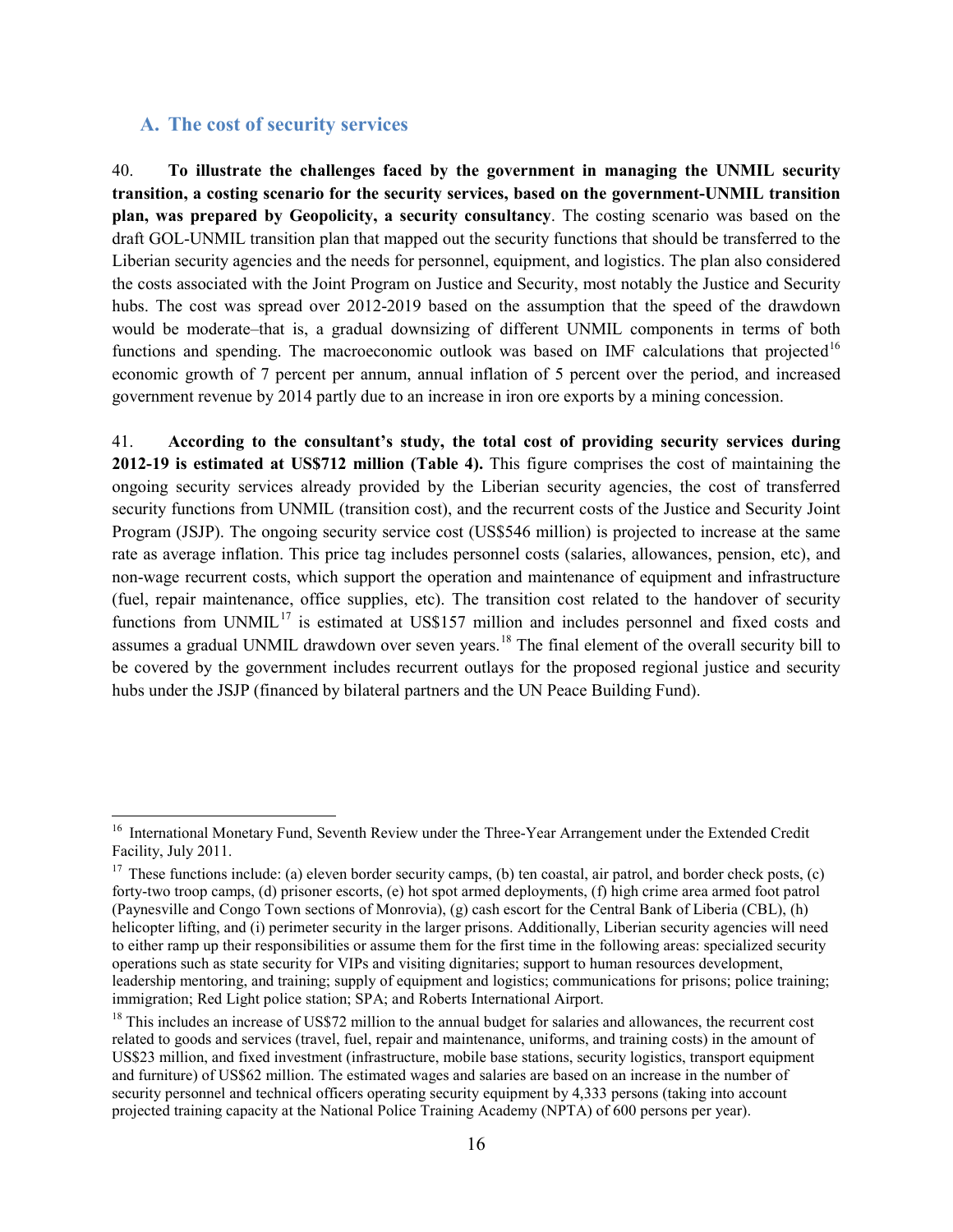|                                          |     | Projections |     |    |    |                |                | Total                                                                   |     |
|------------------------------------------|-----|-------------|-----|----|----|----------------|----------------|-------------------------------------------------------------------------|-----|
|                                          |     |             |     |    |    |                |                | 2012/13 2013/14 2014/15 2015/16 2016/17 2017/18 2018/19 2012-15 2012-19 |     |
| <b>Total Cost of Security Services</b>   | 108 | 96          | 102 | 93 | 99 | 104            | 110            | 306                                                                     | 712 |
| 1. Cost of ongoing security services     | 69  | 72          | 75  | 78 | 81 | 84             | 87             | 216                                                                     | 546 |
| 2. Transition Cost, of which:            | 39  | 23          | 25  | 14 | 16 | 19             | 21             | 87                                                                      | 157 |
| Liberia National Police                  | 11  | 12          | 14  | 6  |    | 8              | 10             | 37                                                                      | 68  |
| Bureau of Immigration and Naturalization | 4   | 3           | 4   |    | 4  | 4              | 5              |                                                                         | 27  |
| 3. On-budget Recurrent Cost              |     |             | 2   |    | 2  | $\mathfrak{D}$ | $\mathfrak{D}$ |                                                                         | 10  |
| Memo items:                              |     |             |     |    |    |                |                |                                                                         |     |
| Consolidated On-budget transition cost   | 39  | 24          | 27  | 15 | 18 | 20             | 23             | 90                                                                      | 166 |

#### **Table 4: Total cost of security services** (Millions of US\$)

*Source: Geopolicity*

l

#### **B. Financing of the security services**

42. **The key challenge is how to best prioritize security activities while ensuring that the security apparatus and personnel attain the organizational competence and skill level required to maintain the peace dividend achieved to date.** To set the priorities for the security sector, a strategic approach is required to rank security functions against fiscal reality. Such an approach is embedded in the Medium-term Expenditure Framework (MTEF) that the government introduced this year. The MTEF is an effective mechanism for allocating limited resources as it requires a two-pronged approach whereby a top-down resource ceiling for a sector is set (typically by the Ministry of Finance), and the bottom-up medium-term cost is estimated by the sector ministry/agency in question. The top-down process for the security sector requires clear mandates as to decision-making authority at top levels of government to set security priorities and allocations informed by the security strategic goal. The bottom-up process requires that security agencies evaluate and scrutinize the different costs and revenue sources available to the sector to arrive at coherent options.

43. **Clearly, the government needs to prioritize security activities given the fiscal constraints it faces over the foreseeable future.** The consultant's report estimates a financing gap of US\$86 million will emerge given a total resource ceiling of US\$626 million<sup>19</sup> and a consolidated cost (for ongoing security services) of US\$546 million. The consolidated transition gap is estimated at US\$166 million during 2012-19 (Table 5). The projection shows a large financing gap (US\$77 million) during 2012-15 because of significant upfront fixed investment needs for infrastructure, logistics, equipment and increased recurring costs. The gap becomes smaller after 2015 as government revenue from iron ore exports is projected to accelerate once Accelor Mittal operations reach full capacity.

 $19$  The resource ceiling is calculated based on the historical resource allocation rule of 4.9 percent of GDP.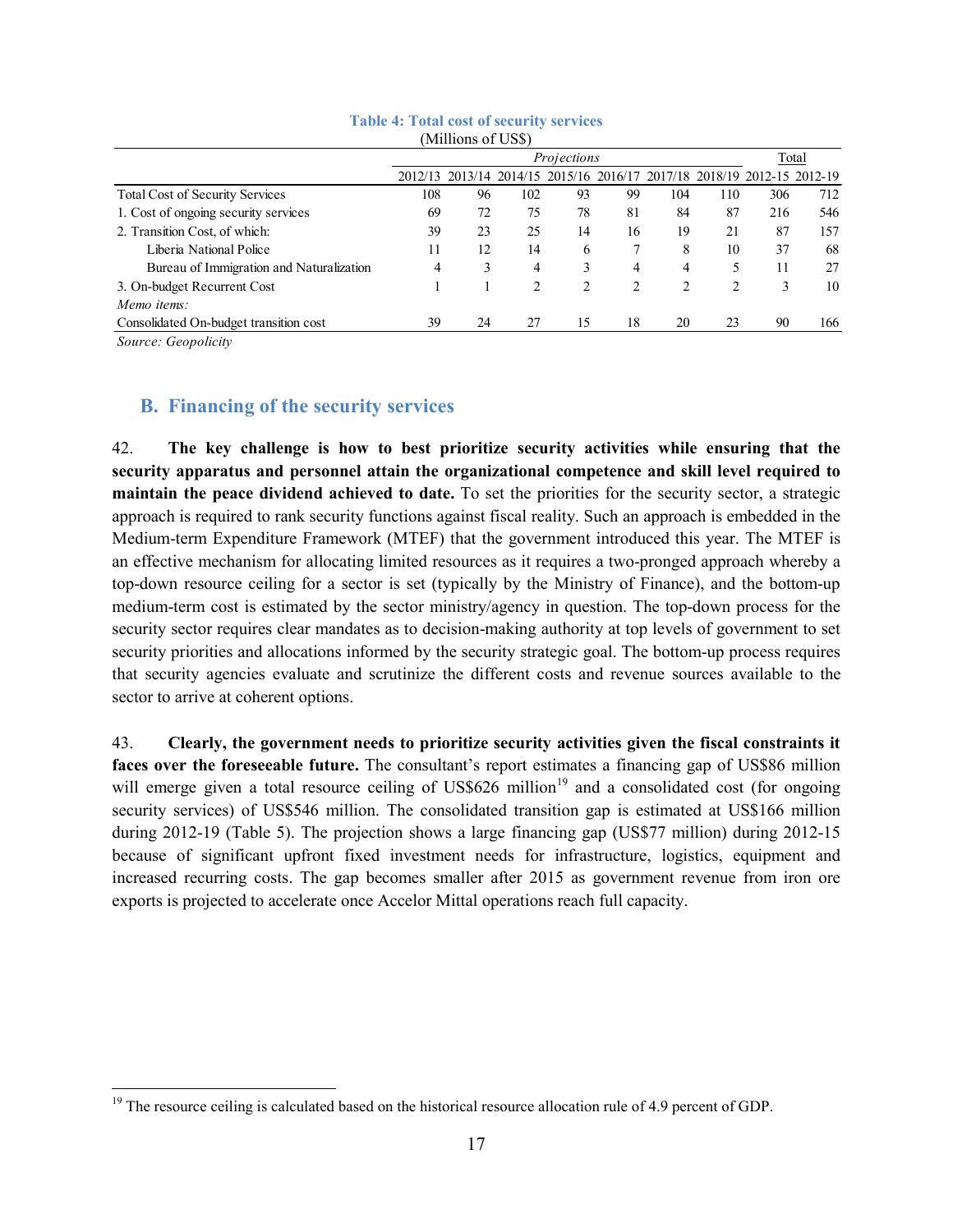|                                                   |      | Projections |       |      |      |      |      |                                                                         | Total |  |
|---------------------------------------------------|------|-------------|-------|------|------|------|------|-------------------------------------------------------------------------|-------|--|
|                                                   |      |             |       |      |      |      |      | 2012/13 2013/14 2014/15 2015/16 2016/17 2017/18 2018/19 2012-15 2012-19 |       |  |
| 1. Total Security Cost                            | 108  | 96          | 102   | 93   | 99   | 104  | 110  | 306                                                                     | 712   |  |
| (a) Consolidated On-budget transition cost 1/     | 39   | 24          | 27    | 15   | 18   | 20   | 23   | 90                                                                      | 166   |  |
| (b) Cost of Ongoing Security Services             | 69   | 72          | 75    | 78   | 81   | 84   | 87   | 216                                                                     | 546   |  |
| 2. Security Resource Envelope (Historial Rule) 2/ | 71   | 76          | 82    | 88   | 95   | 103  | 111  | 229                                                                     | 626   |  |
| 3. Fiscal Space $(2-1(b))$                        | 2    | 4           | 7     | 11   | 14   | 19   | 23   | 13                                                                      | 81    |  |
| 4. Financing Gap                                  | -37  | $-20$       | $-20$ | -5   | $-3$ | $-1$ |      | $-77$                                                                   | $-86$ |  |
| Memo Items                                        |      |             |       |      |      |      |      |                                                                         |       |  |
| Security Cost Per Capita (US\$)                   | 26.6 | 23.2        | 23.9  | 21.5 | 22.3 | 23.2 | 24.0 | 24.6                                                                    | 23.5  |  |

#### **Table 5: Financing requirement in the security sector**  $(millions of HSS)$

Note: 1/ Consolitated on-budget transition cost includes on-budget transition cost and the recurrent cost.

 2/ The historical resource allocation rule is calculated as an average security budget allocation during the past three years and is equivalent to 4.9 percent of GDP.

*Source: Geopolicity*

44. **Given limited fiscal space, the government will not be able to fully replace UNMIL security functions outlined by the draft transition plan; alternative spending options will need to be explored.** The estimated transition cost is clearly unaffordable under the current fiscal environment. Thus, a road map that lays out a prioritization process should be developed to inform policymakers' decisions about how to make trade-offs regarding how much security capability to buy, over what period of time, and at what cost. The process should begin with identifying a core set of "priorities among priorities," acquiring certain capacities over a longer period, and finding cost savings in the current security configuration.

# **VI. A Road Map for Sustainable Security Financing**

45. This section proposes a road map of sequenced actions that will help government be more strategic in making policy choices and trade-offs in managing the security transition in a resource constrained environment. Such a road map will be embedded in the MTEF to ensure that the budget will play a central tool for facilitating the security transition. The top-down approach led by the NSC will play an active role in setting up security priorities at the national level according to the security strategic goal articulated in the AfT.<sup>20</sup> A top down approach also requires the setting of a resource ceiling for the security sector and allocating resources within the sector. The bottom-up approach will involve individual security agencies setting their own priorities against the agency's strategic plan and estimates of the cost of security activities. The road map will facilitate priority setting in the security sector, and thus enable the government to make strategic choices that will rationalize the financing of the security services without compromising the security and peace dividend achieved to date.

## **A. Top-down approach**

46. **The rolling MTEF for next year's budget cycle presents an entry point for aligning security priorities with the national security strategic goal and the resource envelope.** The MTEF process for

l  $20$  The Agenda for Transformation (AfT) incorporates the JSJP financed by donors.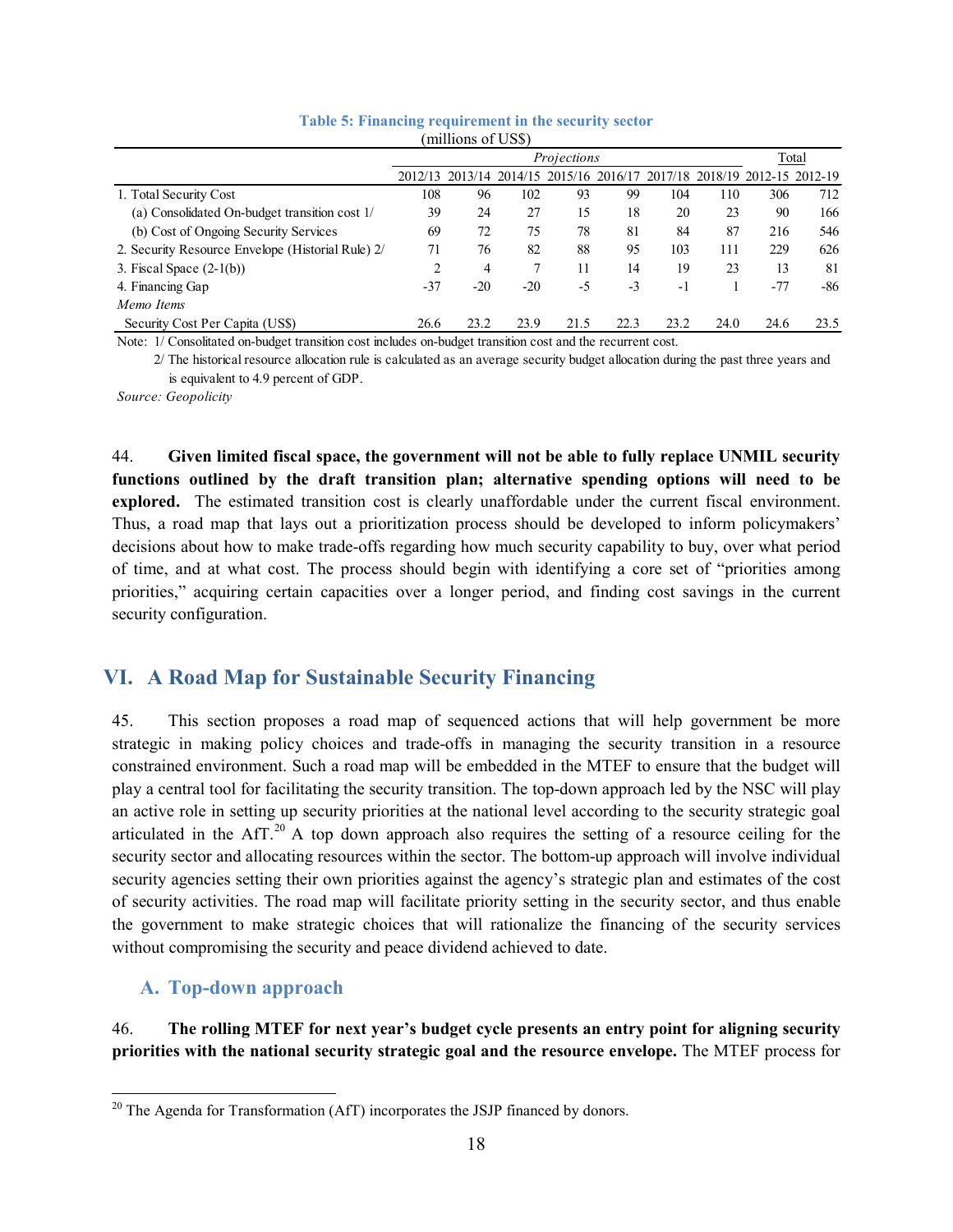this year's budget has been concluded with the submission to legislature in May 2012. The next year MTEF will provide an opportunity for the NSC to set security priorities in accordance with the national security strategy and the joint security transition plan as well as determine a resource envelope for the security sector taking into account fiscal reality.

47. **The National Security Council (NSC) should play a proactive role in the top-down MTEF process.** Under the National Security and Intelligence Act, signed into law in September 2011, the Minister of Finance and Economic Planning was appointed full member of the NSC. It will be important to ensure that issues pertaining to UNMIL's transition are regularly addressed in NSC meetings and that the minister actively participates in these discussions as the transition is not just a security issue but also involves financial considerations. A proactive role in priority setting and involvement in the MTEF process should ensure that the security budget discussed at the National Budget Committee is informed by the NSC's decision.

48. **Priorities in the security sector should be established through a sector-wide strategic lens rather than a silo approach.** The 2008 national security strategy has facilitated the full integration of the security sector into the first and second Poverty Reduction Strategies, which incorporated the sector's contributions to growth, revenue and employment in Liberia. The AfT for 2012-17 that is being formulated also integrates the security sector and the rule of law in its medium-term agenda as maintaining peace and security is a prerequisite for investment and economic growth. However, the national security budget is incremental and is still driven by individual agency needs instead of national priorities for the security sector.

49. **The government and UNMIL are finalizing the transition plan based on the April 2012 UNSC security report.** The plan will identify the methodology for the security transition, priority of the security functions to be undertaken by the Liberian security agencies, and the critical security gaps emerging from the UNMIL drawdown taking into account the strategic security goals. The plan will facilitate security agencies in setting their own priorities and determining realistic security transition costs.

50. **The imminent UNMIL drawdown and the apparent high cost of the security transition necessitate that the government identify a package of core security functions and services that can be obtained in line with a limited budget.** The country has benefited from the security services provided by UNMIL and Liberia's own agencies since the end of the civil war in 2003. Given that security risks and threats could most likely emerge from domestic disturbances, the maintenance of law and public order and related safety functions, as performed mainly by the LNP and BIN, are seen as the core security services that need to be provided by the government and international community. The government can work with UNMIL and key development partners to identify an affordable core security service package. This will inform the composition, size and quality of the security personnel and the level of investment needed for infrastructure, logistics and equipment (as well as the necessary recurrent cost) of the regional hubs to sustain peace and security in Liberia.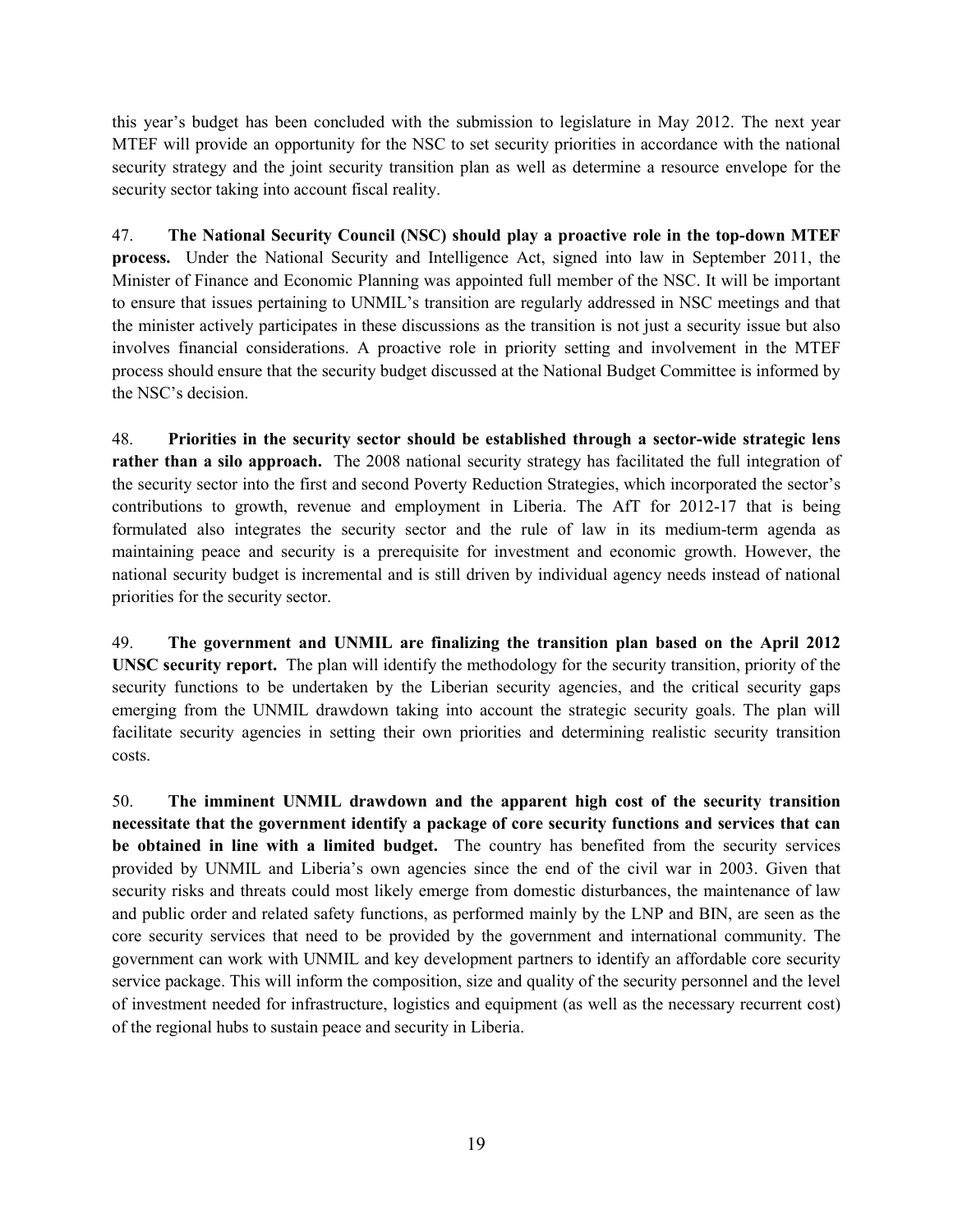#### **B. Bottom-up process**

 $\overline{a}$ 

#### **(i) Determining realistic security transition costs**

51. **To arrive at a realistic cost for the transition, the security functions to be transferred should be prioritized to reduce pressure on security financing.** There are three issues that the government is facing. First, it needs to determine the minimum number and quality of security personnel in the key security agencies (especially LNP, BIN, BCR, and AFL) required for effective duty. This will affect the sustainability of personnel costs as well as training costs over the medium- and long-term. Secondly, the government will need to rationalize investment as necessitated by the UNMIL drawdown to ensure effective security operations. Finally, the recurrent costs associated with undertaking UNMIL security functions as well as recurrent cost of the regional security hubs need to be absorbed into the medium-term budget.

52. **The size of the security workforce should be informed by the security strategy objective and fiscal reality to sustain personnel costs over the medium-term.** According to the transition plan, the number of security personnel is expected to be increased in a number of agencies (AFL/LCG, LNP, BIN, BCR and judiciary). For example, the total number of additional staff required to undertake the transferred security functions is 5,426 personnel including 1,500 BIN officers, 3,563 police, and 14 customs officers. Some targets for security personnel in the current strategic plans are based on international benchmarks rather than what is affordable and feasible. Further, these targets do not account for a potential reduction in personnel delivering non-core security services that could be affected by a rationalization of security functions.

53. **The identified investment spending in the areas that UNMIL provides should be prioritized based on the security sector's strategic objectives to reduce the financing requirement in the shortterm.** While investment in infrastructure, logistics, and equipment is vital for improving core security services as performed by the LCG, LNP, BIN, and BCR, it should be rationalized and prioritized to align with strategic priorities. The government should rationalize the upfront one-time fixed investment cost (US\$62 million) identified in the draft joint transition plan that served as a basis for the consultant's estimated cost. This is especially the case for transport vehicles (cars, motorcycles, helicopters, armored trucks), logistics (patrol kits and uniforms, furniture, generators), equipment (mobiles, computers, scanners, weapons, etc), construction buildings, and construction and rehabilitation equipment for force engineering.<sup>21</sup> This could be achieved by reducing the quantities of the items being proposed and by strengthening public procurement to achieve value for money.<sup>22</sup> Revenue from iron ore exports is expected to increase in the years ahead. This will enable the government to meet many of the external

<sup>&</sup>lt;sup>21</sup> The estimated cost of civil engineer services provided by AFL (US\$6.2 million) comprises 20 demolition kits (US\$4 million), 3 concrete mixers (US\$1.2 million), and one pile driver (US\$1 million). The LNP's estimated cost of US\$25.9 million comprises 363 cars (US\$12.8 million), 137 trucks (US\$8.2 million), two helicopters (US\$4 million), and 6 armored vehicles (US\$0.9 million). The estimated cost for BIN (US\$11.5 million) comprises 137 trucks (US\$8.2 million), uniforms (US\$1 million), and 70 4-WDs (US\$2.3 million).

<sup>&</sup>lt;sup>22</sup> For example, a Kobelco 7045 pile driving crane, 45 tons lift capacity, leader length 28m, costs EUR 129,000; a MI-8 helicopter costs between US\$5-8 million (2006 prices), while very old ones reach US\$10,000; late model Kenworth concrete mixer trucks in good condition are sold for under US\$50,000, while a brand new state of the art Mack concrete mixer goes for under US\$200,000.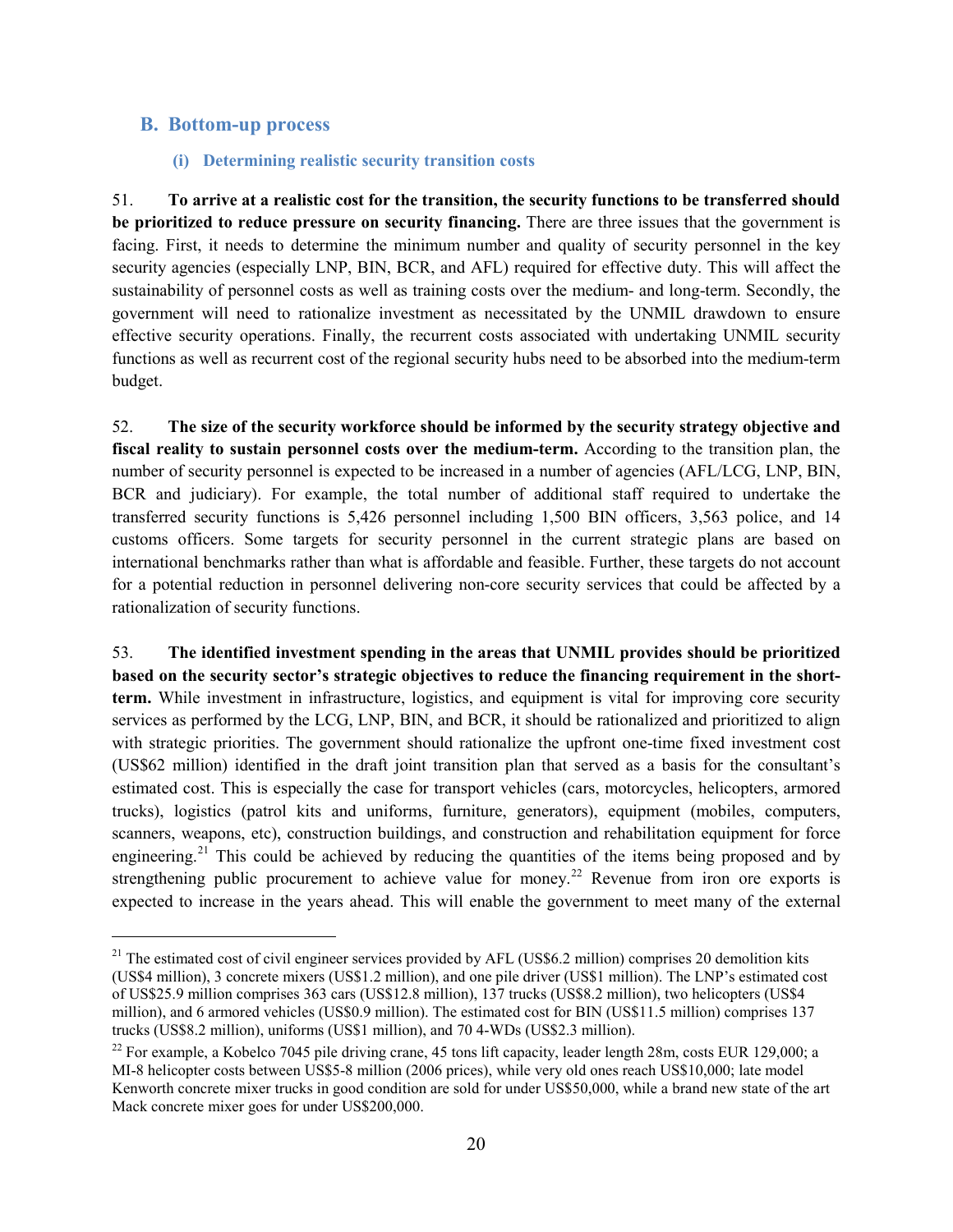security costs that currently have been paid for by the international community. Prioritizing the investment related to the security transition, and taking into account the increasing availability of government resources over time, is particularly critical.

54. **Recurrent costs associated with assuming priority security functions from UNMIL and with administering the regional security hubs should be incorporated into the medium-term budget.**  These recurrent costs typically cover office supplies, gasoline, repair and maintenance, cleaning services. A recurrent budget that is inadequate to meet these needs could undermine the efficient deployment of security officers and thereby the quality of the services delivered by security agencies and the regional hubs.

#### **(ii) Improving efficiency of the security sector**

55. **Rationalizing the delivery of ongoing security services could generate savings in the shortterm and increase efficiency over the medium-term.** As the total financing requirement for the security sector is driven by the cost of ongoing services, the government could focus on rationalizing security activities as illustrated by the following example (as cited in the consultant's report). The BIN has a large number of border posts (36 posts and 176 porous and uncontrolled border areas) to manage and supervise. Focusing deployment of the limited manpower and resources to strategic border posts with high security risks will help strengthen border control. Strengthening management of security assets (vehicles and buildings) could similarly generate cost savings by reducing investment and recurrent costs. This could be achieved through rationalizing the number of vehicles, improving procurement of fuel and logistics, and ensuring proper repair and maintenance of fixed capital (equipment and vehicles). Sharing or using common infrastructure, such as barracks, can also be a cost effective way to reduce the cost of county deployment. Finally, the effective functioning of the regional justice and security hubs can lead to greater cost savings in the future as it will reduce the unit cost of security operations and strengthen intra-sectoral coordination. The government needs to monitor the functioning of the hubs: the first hub is expected to become operational in July 2012, and work on the second and third hubs is expected to commence thereafter.

56. **Deepening security sector reform (SSR) could reduce the cost of ongoing security service over the medium-term.** Reform efforts should encompass both institutional and human resource management. It is expected that implementation of the recently approved National Security and Intelligence Act (August 2011) could eliminate duplication of functions performed by multiple security agencies that result in inter-agency rivalry and inefficiencies with regard to cost, training and service delivery implications. The Act calls for the Ministry of National Security to be abolished and the functions of the National Bureau of Investigation (NBI) to be integrated with those of the LNP. Pensioning off a large number of inactive BIN officers would also create cost savings over the medium term. Early consultation between the Ministry of Justice and the Ministry of Finance should be undertaken with this objective in mind. Finally, strengthening external oversight of the security sector by the legislature and civil society organizations will be critical to fostering cost effectiveness, improving transparency and accountability.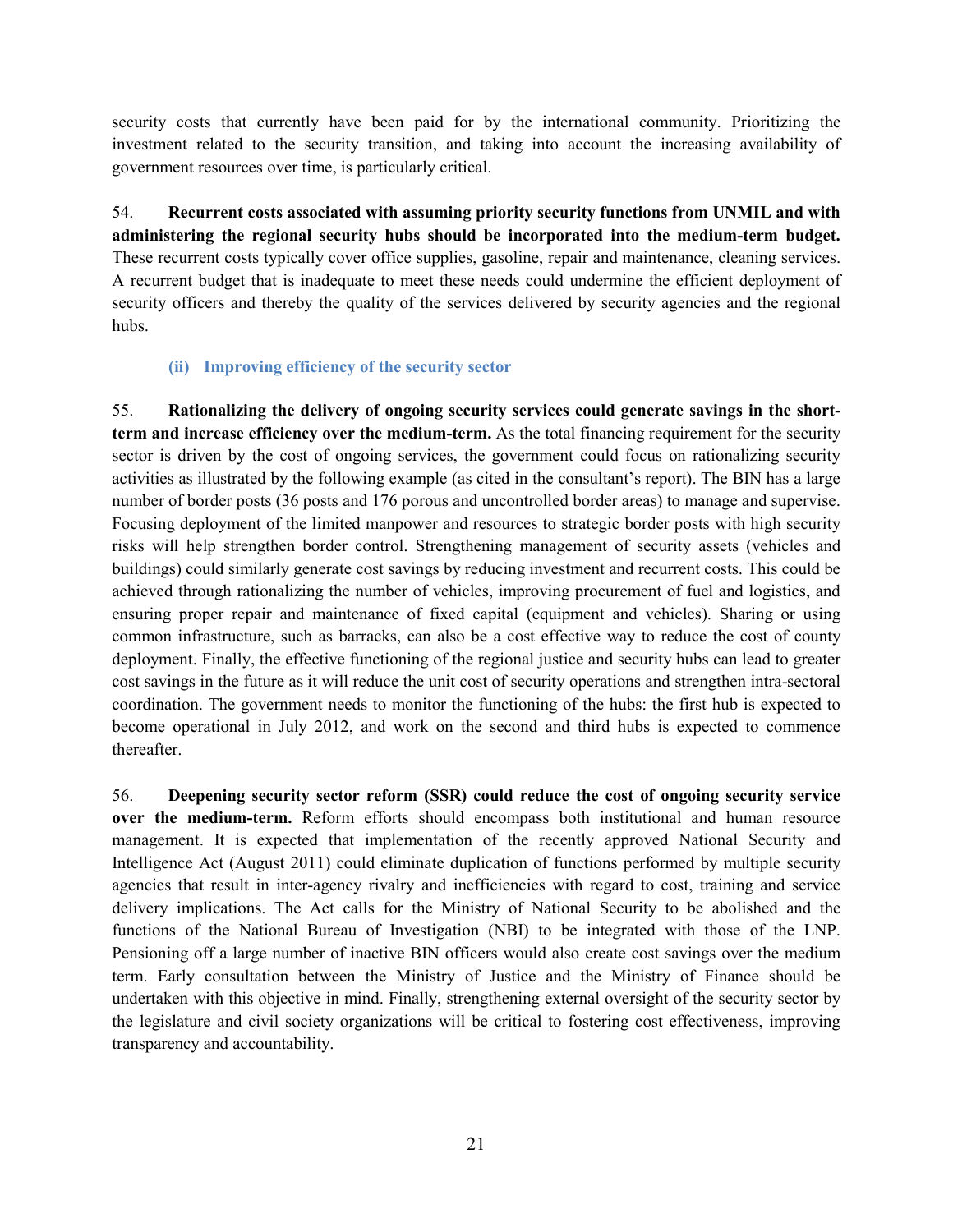57. **Human resource management reform should aim to address challenges in recruiting and retaining security personnel.** The reform should include an assessment of the staffing requirement appropriate to the new security structure and functions, pay and grading structure, and incentives (such as training opportunities) to enhance career progression prospects. This will attract qualified personnel to the security sector and improve service; however, it will limit force expansion given budget constraints. Complementary measures are necessary to create fiscal space for staff expansion and to ensure service quality. For example, the retrenchment of the security workforce – especially ghost workers, unqualified personnel and those eligible for retirement – will generate fiscal space and increase labor productivity over the medium-term. Because salary improvement by itself does not guarantee efficient security services, the integrity of the personnel needs to be strengthened (through strict disciplinary action against poor performance and corruption, a civilian complaints board, etc).

58. **Enhancing public financial management in the security sector will also contribute to greater transparency and efficiency in public spending and thus generate more room for priority functions.** To begin with, a credible security budget is necessary. This will require that the capacity of security agencies in strategic planning and the medium-term budget process (including budget planning, execution, reporting, procurement, and audit) be improved. Transparent and competitive procurement practices in the sector will also be central to increasing value for money and thereby efficiency of resource utilization. Lastly, strengthening financial oversight will go a long way to enhance transparency and accountability and deter corruption.

59. **The government should identify areas where improved security sector provision can positively influence revenue mobilization (customs, coast guard, etc) and respect for the rule of law.** Improvements in security services such as customs and coast guard are expected to have positive impacts on revenue mobilization. This could be a strong justification for a greater resource envelope for the security sector with the Ministry of Finance. Similarly, improvements in security services that have a positive impact on the respect for the rule of law could reduce the cost of security services indirectly as security incidences decline over time.

# **C. Dealing with limited fiscal space**

60. **The incremental approach to the security budget will likely provide inadequate resources for some security agencies; thus, it is likely that some agencies could end up with a financing gap**  even after careful prioritization. Such an approach is based on historical budget trends<sup>23</sup> rather than the sector strategic priorities over the medium-term. Given the major role that security services play in social and economic development, the resource allocation should be based on the priorities of the security sector and expected results rather than an incremental budget. The strategic approach to budget allocation could either increase or maintain the level of resource allocation for a security agency depending on the relative priority and the expected results.

 $\overline{\phantom{a}}$  $^{23}$  It is calculated as an average of public spending on the security sector as a ratio to GDP during the past three years (2009-2011), equivalent to 4.9 percent of GDP.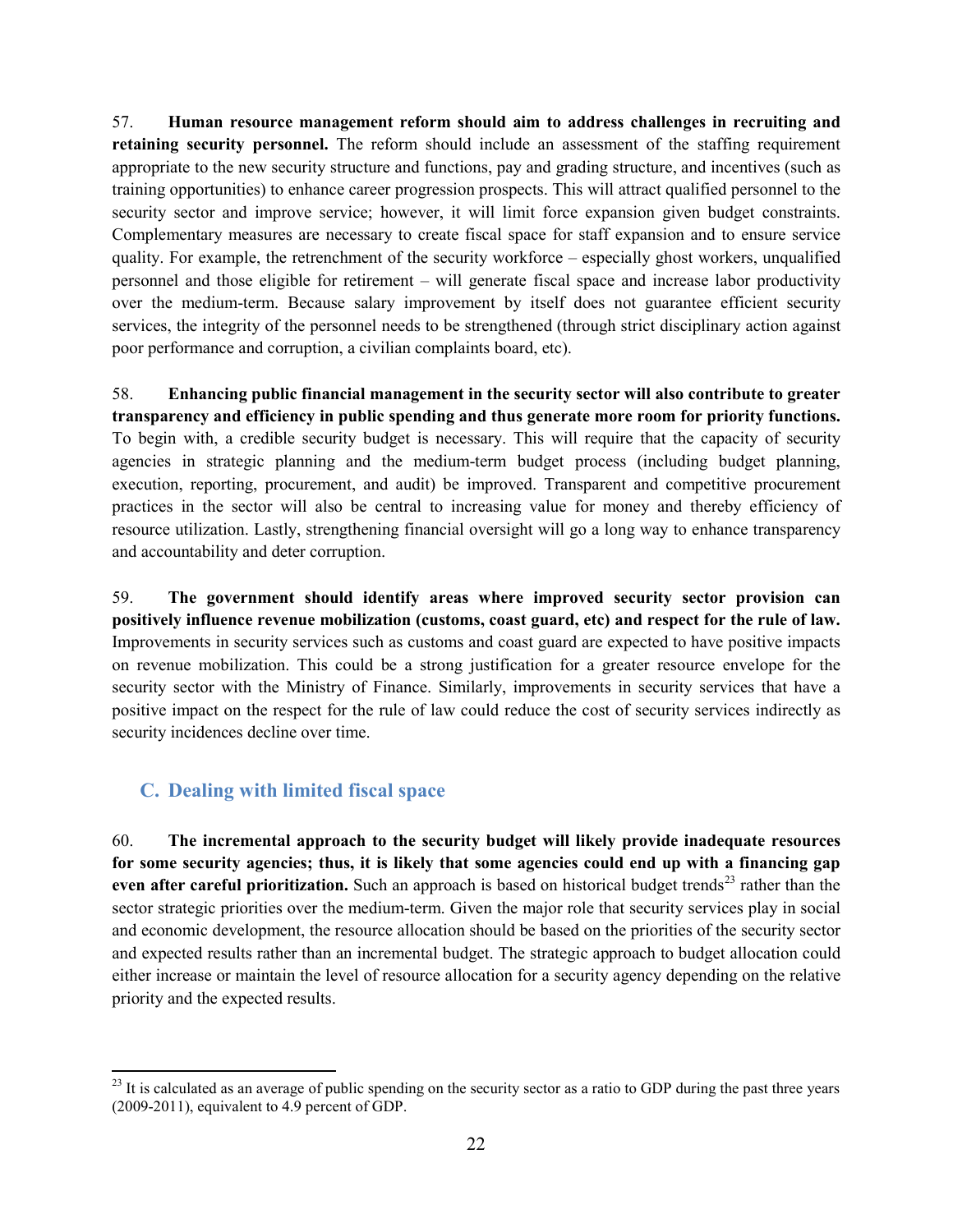61. **Increased investment in the Liberia Coast Guard (LCG) and the Bureau for Customs and Excise (BCE) has the potential to increase revenue.** The consultant report suggested that further investment in the LCG and the BCE could have a dual advantage of both increasing security and revenue enhancement given that investment to scale up capacity of the LCG and BCE is estimated to be small. The revenue could be earmarked to the security sector in agreement with the MOF. By contrast, non-tax revenues including fees (visa and resident applications) and fines (illegal fishing, court and police) collected by the LNP, BIN, Customs, and Judiciary will likely be low.<sup>24</sup> It will not increase significantly over the next three years given the level of poverty, lack of trust in security agents, and widespread informal payments<sup>25</sup> in the security sector. While this doesn't close the gap significantly, the fees could cover some annual running costs in the sector when combined with other agencies' revenue generation.

62. **The government should seek to mobilize additional external grants to help close the gap.** Given Liberia's fragility and development needs, external partners should be more willing to assist if security activities are efficiently managed and well prioritized. An initiative that could appeal to donors is support for increasing training capacity at the National Police Training Academy (logistics, infrastructure, instructors, etc). Additionally, the government may appeal to donors to target their assistance towards critical security services such as those provided by LNP and BIN. Co-financing through the Justice and Security Trust Fund based on the work plan for the Justice and Security Joint Program could be instrumental to attract resources from both bilateral and multi-lateral donors.

63. Table 7 provides a summary of a road map towards sustainability of the security services during the UNMIL transition.

 $\overline{a}$ 

 $^{24}$  NPL remitted around US\$100,000 of fees and fines in 2008; BIN remitted around US\$450,000 in 2008, of which 98% was for residence permits; and courts remitted just over US\$10,000 for the fees and fines issued.

 $25$  These payments are related to the delivery of certain security services within the police force (e.g., to enable arrests of suspects requiring lengthy journeys), prisons (e.g., to enable a pre-trial or convicted person to be moved from court to prison), immigration (e.g., rapid goods inspection charges) and the courts (e.g., to fast track proceedings).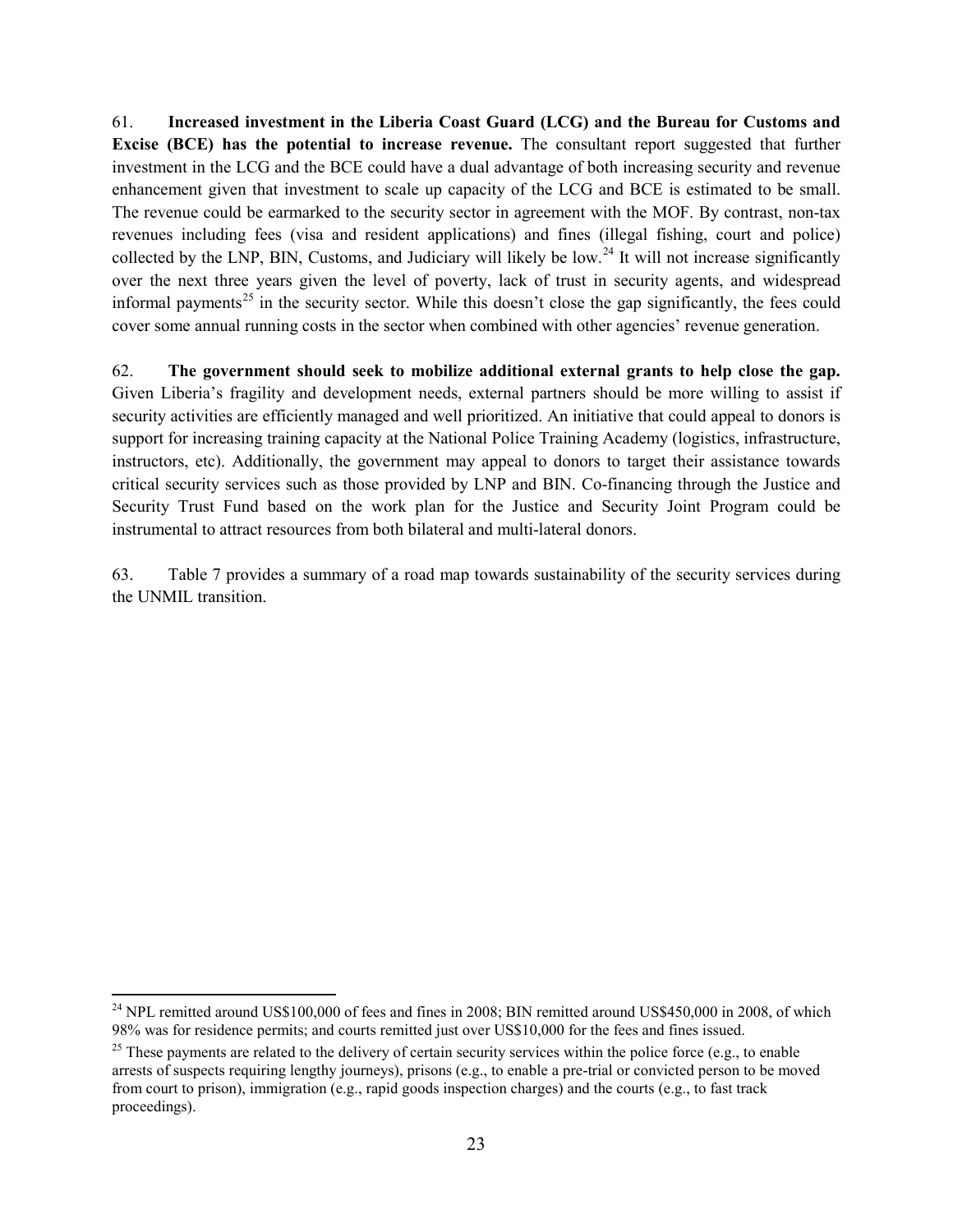#### **Table 6: Summary of a road map for a sustainable UNMIL transition**

|           | Road map                                                                        | <b>Responsible agency</b> |
|-----------|---------------------------------------------------------------------------------|---------------------------|
|           | Top-down approach led by NSC                                                    |                           |
|           | Identify an affordable core security service package in collaboration with      | GOL, UNMIL, key DPs       |
|           | UNMIL and key development partners                                              |                           |
| $\bullet$ | Prepare and approve a medium-term Security Transition Plan once the UNSC        | GOL and UNMIL             |
|           | decides on the timetable and components of UNMIL drawdown                       |                           |
| ٠         | Proactive and strong NSC in the top-down MTEF process                           | GOL, NSC, MOF             |
|           | Establish security sector priorities with sector-wide strategic lens            | NSC and security          |
|           |                                                                                 | agencies                  |
|           | Bottom-up approach led by individual security agencies delivering core security |                           |
|           | services                                                                        |                           |
|           | Revising and costing the agencies' strategic plans                              | All security agencies     |
|           | Determining realistic security transition costs of personnel and investment     | All security agencies     |
|           | Improving efficiency in the sector                                              |                           |
|           | Rationalizing the delivery of ongoing security services in BIN and BCR          | All security agencies     |
|           | operations, effective management of security assets (vehicles and buildings),   |                           |
|           | sharing infrastructure among key security agencies, efficient operation of      |                           |
|           | regional security hubs                                                          |                           |
| $\bullet$ | Institutional reforms – functional review, consolidation of functions, and      | MOJ, LNP, BIN, MNS,       |
|           | redundancies                                                                    | NBI, BCR                  |
| ٠         | Human resource management – pay, grading structure, and training                | All security agencies,    |
|           | opportunities as well as improve professional integrity of security personnel   | especially LNP            |
|           | (disciplinary actions and sanctions)                                            |                           |
|           | Strengthen public financial management in the security sector, including        | All security agencies     |
|           | <b>MTEF</b>                                                                     |                           |
|           | Dealing with limited fiscal space                                               |                           |
|           | Align budget allocation to the sector's strategic priorities                    | MOF, NSC, and all         |
|           |                                                                                 | security agencies         |
|           | Mobilize foreign grants/credit from development partners                        | MOF and key security      |
|           |                                                                                 | agencies                  |

## **VII. The Way Forward**

64. **The MTEF for next year's budget will be an entry point for the security sector to ensure that strategic priorities are consistent with the availability of resources.** The MTEF process involves establishing a resource ceiling and the medium-term costing of both ongoing services and the functions to be assumed after the UNMIL drawdown. The process will set in motion an assessment of the resource allocation for the security sector and trade-offs among various activities at the agency and sector levels. A realistic resource envelope for the security sector should be based on prioritized needs aligned with the sector's policy, not on an historical resource allocation rule. Meanwhile, fine-turning of the medium-term costing will require the government to revise the costing and make trade-offs among various programs without compromising security outcomes while balancing current and capital expenditures. Trade-off decisions are reached through the alignment of security priorities at the agency and sector levels. The final outcome will be a re-prioritization of activities that take into account resource constraints and the eventual intra-sectoral reallocation of budgetary resources within an agency and throughout the security sector.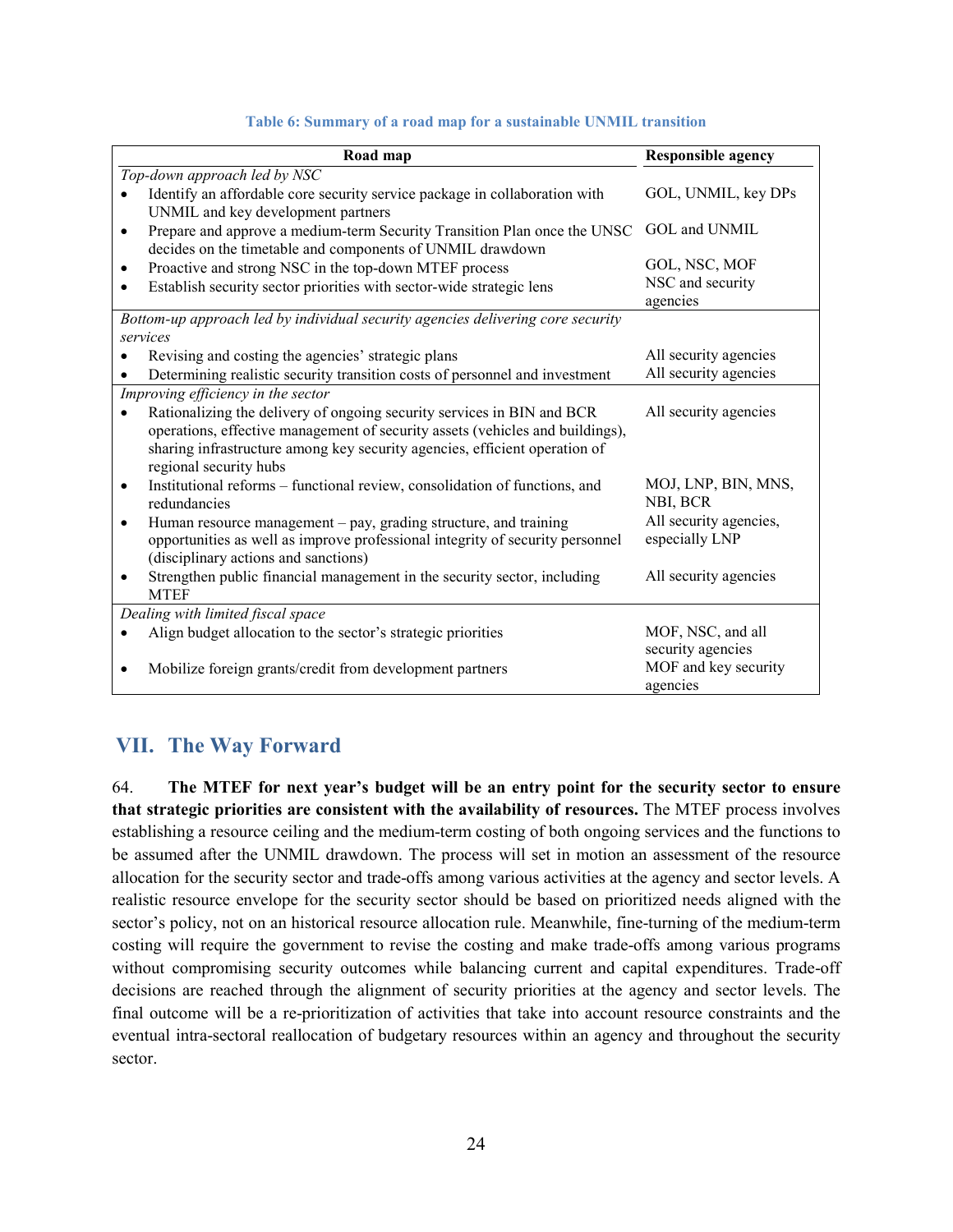65. **The NSC needs to play a proactive role in the MTEF process.** As a body responsible for coordinating security sector policy, the NSC should participate in taking decisions concerning the security resource envelope and sector priorities. Currently, the resource envelope for the sector is set by the Ministry of Finance with minimum input from the security sector. The minister will need to be an ever present member of the NSC, the body entrusted to provide security policy advice to the government. Further, the NSC will need to participate in discussions on the MTEF process that sets the resource envelope and establishes priorities for the sector. Close involvement of the security sector in this process is critical if effectiveness and efficiency are to be ensured.

66. **Individual security agencies need to revise their own strategic plans.** The revised plans should identify security priorities consistent with the security strategic objectives articulated in the AfT and take into account the security transition plan to be finalized. These plans should be realistically costed based on the available resources informed by the medium-term expenditure framework next year.

67. **Efforts should be focused on making the delivery of security services, both ongoing and new, to be as cost effective as possible.** These include a realistic target for security personnel and the rational investment cost for infrastructure, logistics and equipment. Improving the efficiency of security service provisioning could involve deepening reforms on various fronts including institutional and human resource management as well as public financial management.

68. **A strategic prioritization of the security functions should go hand in hand with a strategic budget allocation for the security sector.** This approach will promote strategic budget planning that focuses on achieving results rather than on incremental budgeting for the security sector.

69. Finally, a decision must be made with regard to the phasing of construction and operation of regional hubs over time given the limited available resources and the recurrent cost to operate and maintain the hubs.